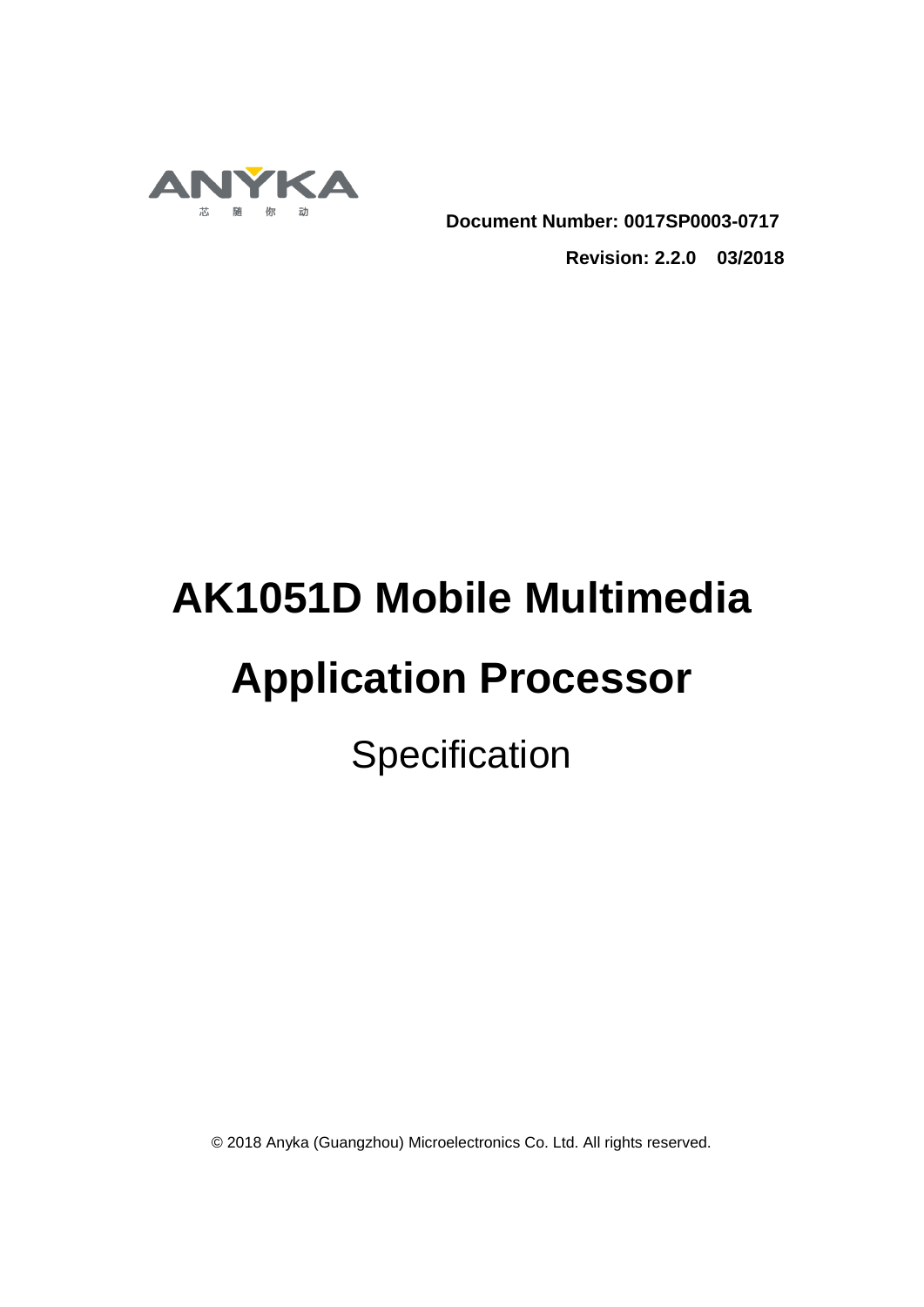

## **Table of Contents**

| 1            |     |  |
|--------------|-----|--|
|              | 1.1 |  |
|              | 1.2 |  |
|              | 1.3 |  |
|              | 1.4 |  |
|              | 1.5 |  |
| $\mathbf{2}$ |     |  |
|              | 2.1 |  |
|              | 2.2 |  |
| 3            |     |  |
|              | 3.1 |  |
|              | 3.2 |  |
|              | 3.3 |  |
|              | 3.4 |  |
|              | 3.5 |  |
|              | 3.6 |  |
|              | 3.7 |  |
|              | 3.8 |  |
| 4            |     |  |
|              |     |  |
|              | 4.2 |  |
| 5            |     |  |
| 6            |     |  |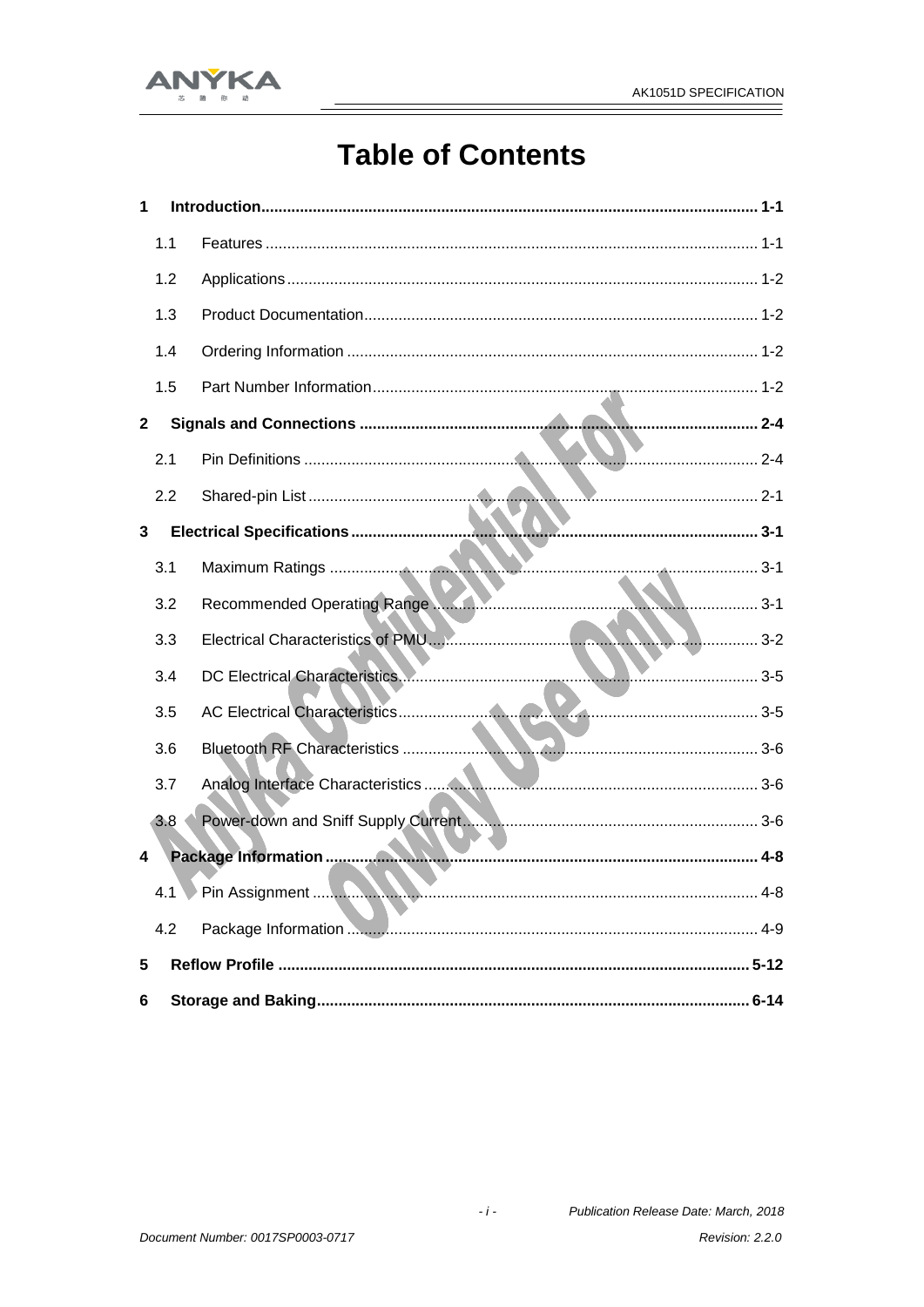

The copyright reserved by Anyka Technologies Corporation. Reproduction or distribution of this document and its content is prohibited without written confirmation of Anyka.

All intellectual property right relating to this document and its content reserved by Anyka Technologies Corporation or legally authorized by its partners.

THE INFORMATION IS PROVIDED WITHOUT ANY EXPRESS OR IMPLIED WARRANTY OF ANY KIND INCLUDING WITHOUT LIMITATION WARRANTIES OF MERCHANTABILITY, FITNESS FOR ANY PARTICULAR PURPOSE, OR NONINFRINGEMENT OF INTELLECTUAL PROPERTY OF ANY THIRD PARTY RELATING TO ANYKA PRODUCTS. IN NO EVENT SHALL ANYKA BE LIABLE FOR ANY DAMAGES WHATSOEVER ARISING OUT OF THE USE OR EXECUTION OF THIS DOCUMENT AND ITS CONTENT

This document provides the information "AS IS". Anyka may make changes to this document, or to specifications, product descriptions, and plans described therein at any time, without notice.

#### **Contact Information**

Anyka (Guangzhou) Microelectronics Technology Co., Ltd 3/F, Block C1, No.182 Science Rd, Guangzhou, Guangdong 510663 P.R. China Tel: (86)-20-3221 9000 Fax: (86)-20-3221 9258

**Sales Hotline:**  (86)-20-3221 9499

**E-mail:**

sales@anyka.com

#### **Home Page:**

http: //www. anyka.com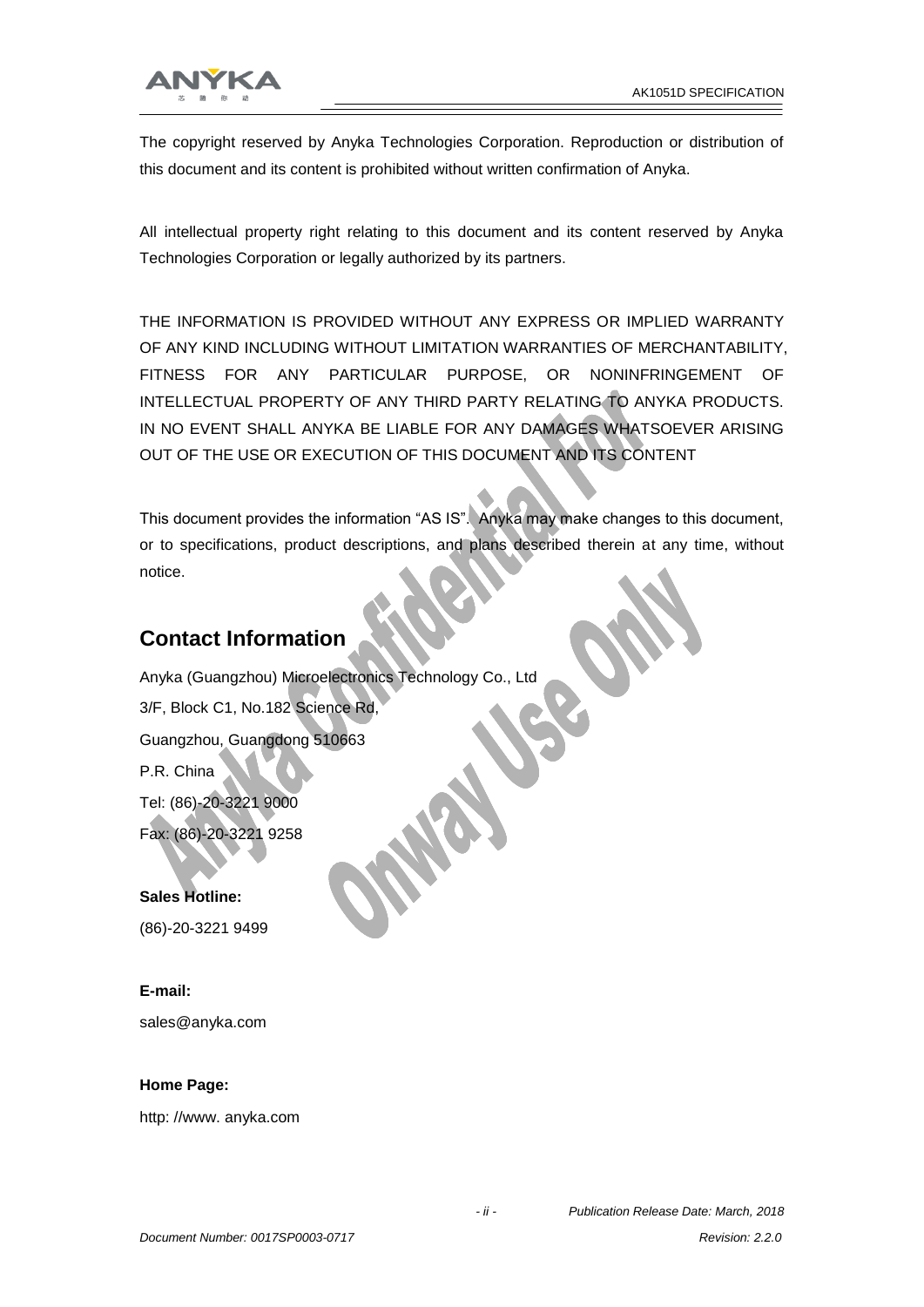

#### **Document Revision History**

The following table provides revision history for this release. This history includes technical content revisions only and not stylistic or grammatical changes.

| <b>VERSION</b> | <b>DESCRIPTION</b>                    | <b>DATE COMPLETED</b> |  |
|----------------|---------------------------------------|-----------------------|--|
| 2.0.0          | Initial release                       | <b>July, 2017</b>     |  |
| 2.1.0          | <b>Section 1</b>                      |                       |  |
|                | Modified the introduction of AK1051D. | December, 2017        |  |
| 2.2.0          | <b>Section 1</b>                      | March, 2018           |  |
|                | Modified the introduction of AK1051D. |                       |  |

#### **About This Manual**

This document is the electrical and mechanical specification data sheet for the AK1051D processor. This specification contains mechanical data, package signal locations, and electrical specifications (simulated).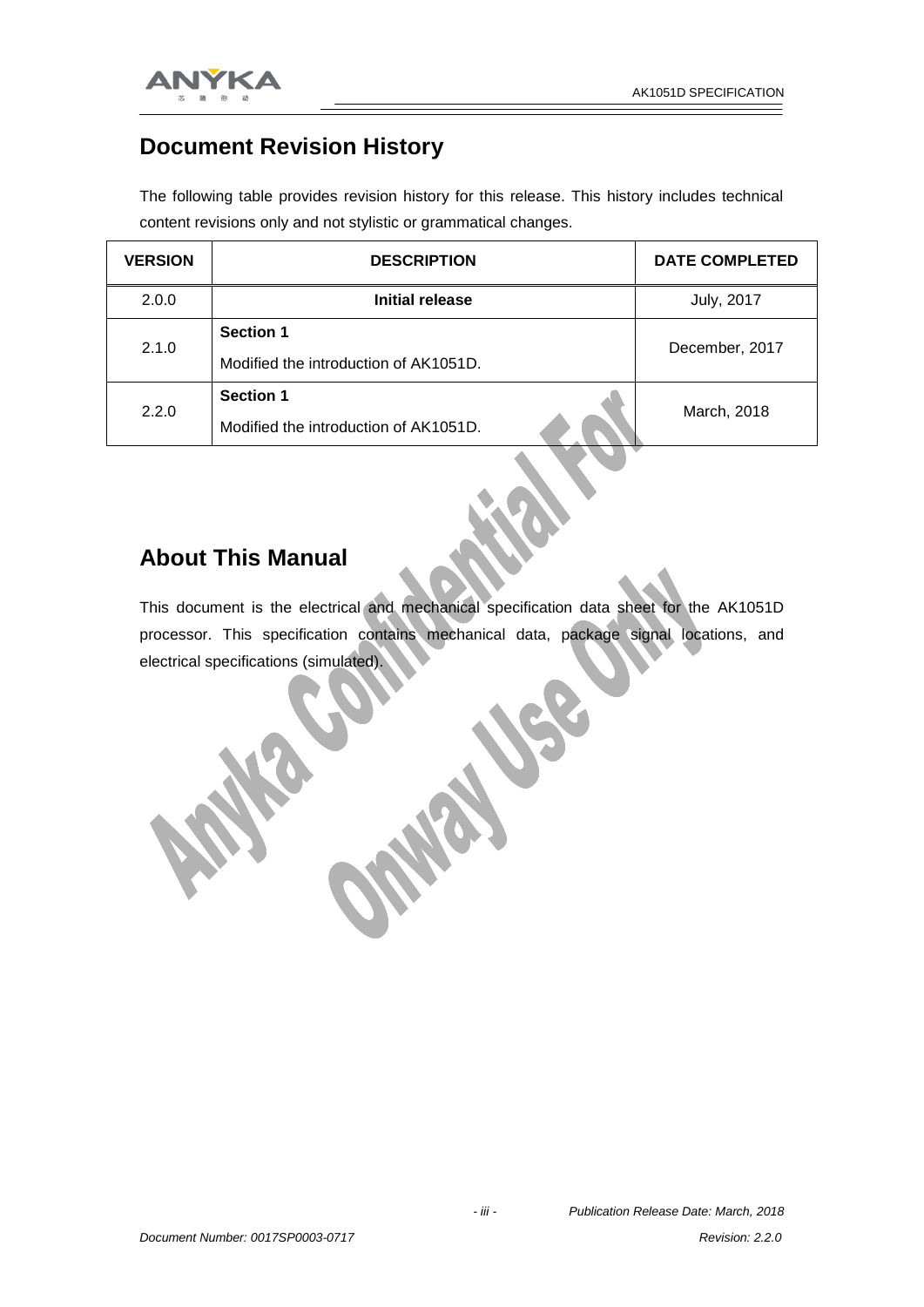$\equiv$ 



#### **Definitions, Acronyms, and Abbreviations**

Unless otherwise specified, all the acronyms and abbreviations used in this manual are defined hereunder.

| <b>ADC</b>  | Analog to Digital Converter                                                         |
|-------------|-------------------------------------------------------------------------------------|
| AHB         | Advanced High-performance Bus                                                       |
| <b>ASIC</b> | Application-Specific Integrated Circuit, refers to all the functional blocks of the |
|             | processor                                                                           |
| <b>CMOS</b> | <b>Complimentary Metal-Oxide Semiconductor</b>                                      |
| <b>CRC</b>  | <b>Cyclic Redundancy Check</b>                                                      |
| <b>DAC</b>  | Digital to Analog Converter                                                         |
| <b>DMA</b>  | <b>Direct Memory Access</b>                                                         |
| <b>DTE</b>  | Data Terminal Equipment                                                             |
| ECC         | <b>Error Correction Code</b>                                                        |
| <b>FIFO</b> | First In First Out                                                                  |
| <b>GPIO</b> | <b>General Purpose Input/Output</b>                                                 |
| TWI         | Two Wire Interface                                                                  |
| <b>JTAG</b> | <b>Joint Test Action Group</b>                                                      |
| LCD         | <b>Liquid Crystal Display</b>                                                       |
| LSB         | <b>Least Significant Bit</b>                                                        |
| <b>MMC</b>  | Multimedia Card                                                                     |
| <b>MMU</b>  | <b>Memory Management Unit</b>                                                       |
| <b>MSB</b>  | <b>Most Significant Bit</b>                                                         |
| <b>PCM</b>  | <b>Pulse Code Modulation</b>                                                        |
| <b>PGA</b>  | Programmable Gain Amplifier                                                         |
| <b>PWM</b>  | <b>Pulse-Width Modulator</b>                                                        |
| PLL         | Phase Locked Loop                                                                   |
| <b>RAM</b>  | Random Access Memory                                                                |
| <b>ROM</b>  | <b>Read Only Memory</b>                                                             |
| <b>SD</b>   | Secure Digital                                                                      |
| <b>UART</b> | Universal Asynchronous Receiver/Transmitter                                         |
| <b>USB</b>  | <b>Universal Serial Bus</b>                                                         |
| <b>XTAL</b> | Crystal                                                                             |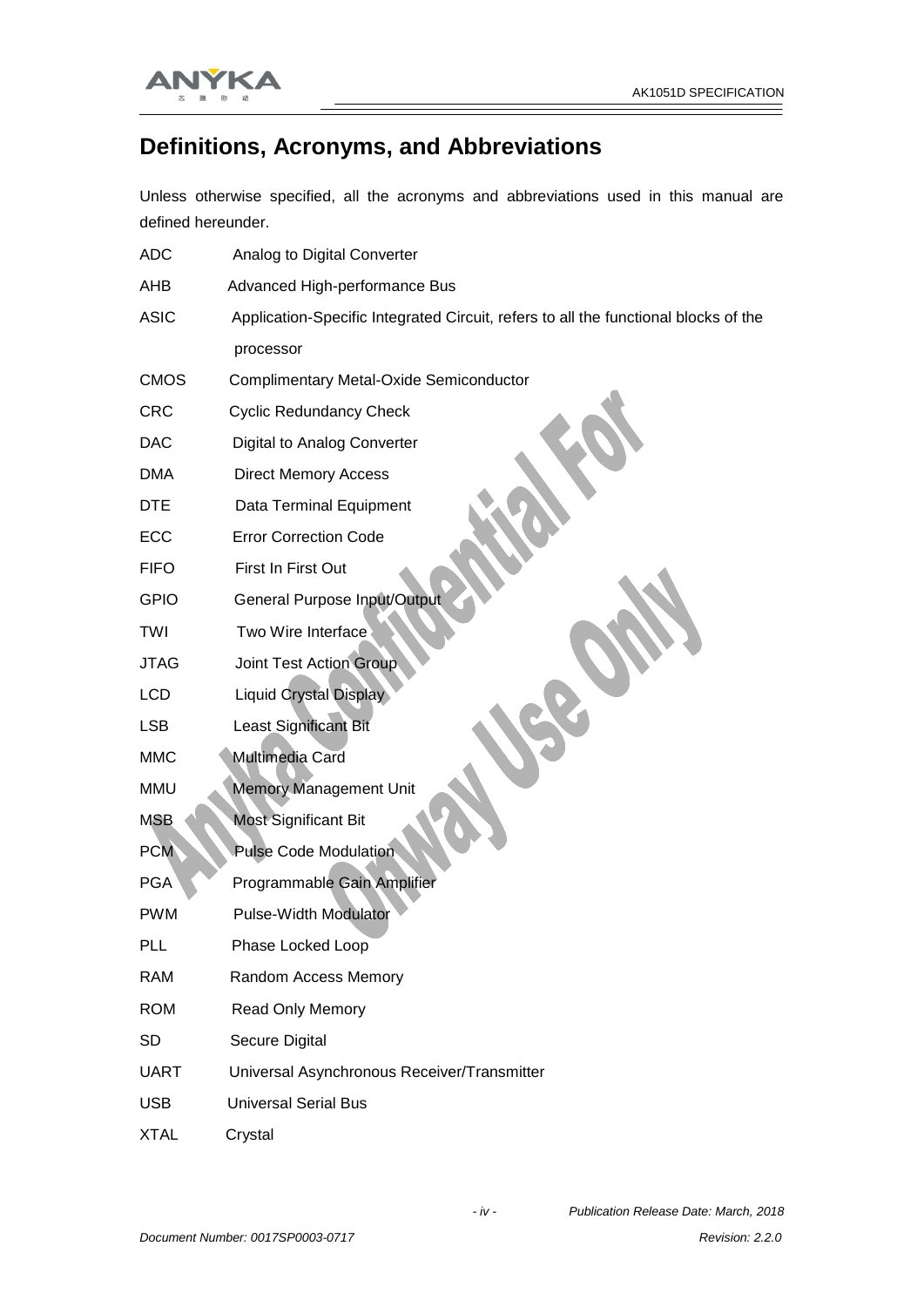



## **1 Introduction**

AK1051D is an Anyka's highly integrated and cost effective system-on-chip solution based on Bluetooth 5.0/4.2/3.0/2.1+EDR. Positioning at Bluetooth applications such as Bluetooth stereo speakers, earphones, AK1051D satisfies the market with high performance, low cost, and low power consumption.

AK1051D uses ARM926EJ-S core and integrates audio codec, Bluetooth RF, Bluetooth baseband, USB 2.0 Host/Slave controller, power management unit (PMU), and 512KB SPI Flash into a single chip, offering high multimedia performance and high system integration at reduced power consumption and cost of bill-of-materials (BOM). A set of peripheral interfaces, including UART, IrDA, TWI, and USB2.0, feature AK1051D with high extensibility and flexibility.

#### **1.1 Features**

- ARM926EJ-S core, 16KB I cache and 4KB D cache
- Up to 200MHz CPU CLK and 100MHz system operating frequency
- Bluetooth Baseband
- $\bullet$  Bluetooth RF
- Advanced power management module
- Supports little-endian only
- Software TWI
- Three ADCs, 2 Sigma-Delta ADC for voice/music recording; 1 SAR ADC for analog keypad, battery measurement, and general purpose
- Two Built-in Sigma-Delta DACs
- Headphone driver output
- Two UARTs: UART0 and UART2
- Built-in SPI NOR Flash
- One USB2.0 Full-Speed Host & Slave interface
- 10 GPIOs, all shared with other pins
- On-chip PLL
- Four PWM outputs
- Three General Purpose timers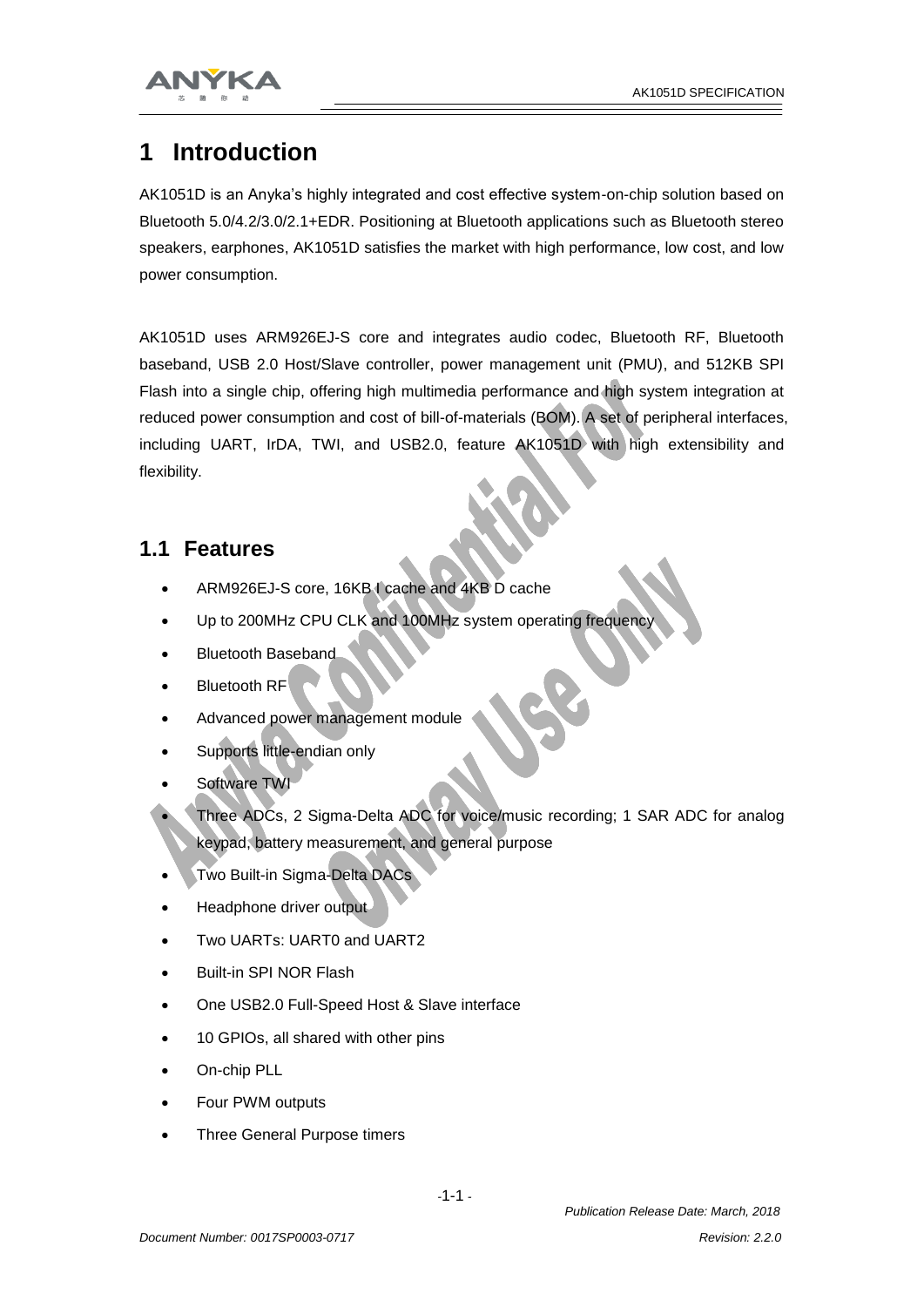

- One Watchdog timer
- Two bootstrap modes: SPI NOR Flash Boot and USB Mass Storage Boot
- Package: 32-pin QFN

#### **1.2 Applications**

- Bluetooth stereo earphones
- Bluetooth stereo speakers

#### **1.3 Product Documentation**

The following document(s) is (are) required for a complete description of the AK1051D and are necessary to design properly with the device.

*AK1051D Programmer's Guide*

#### **1.4 Ordering Information**

| <b>PART NUMBER</b> | <b>PACKAGE TYPE</b> | <b>OPERATING VOLTAGE</b> | <b>ORDER</b><br><b>NUMBER</b> |
|--------------------|---------------------|--------------------------|-------------------------------|
| AK1051DN032        | 32-PIN QFN          | I/O: 3.3V<br>core: 1.2V  | $\overline{\phantom{a}}$      |

### **1.5 Part Number Information**

As shown in Figure 1-1, the Part Number information consists of three lines. The first line symbolizes ANYKA; the second line indicates the product ID, while the third line is production lot number, which is reserved by the producer for specific purposes.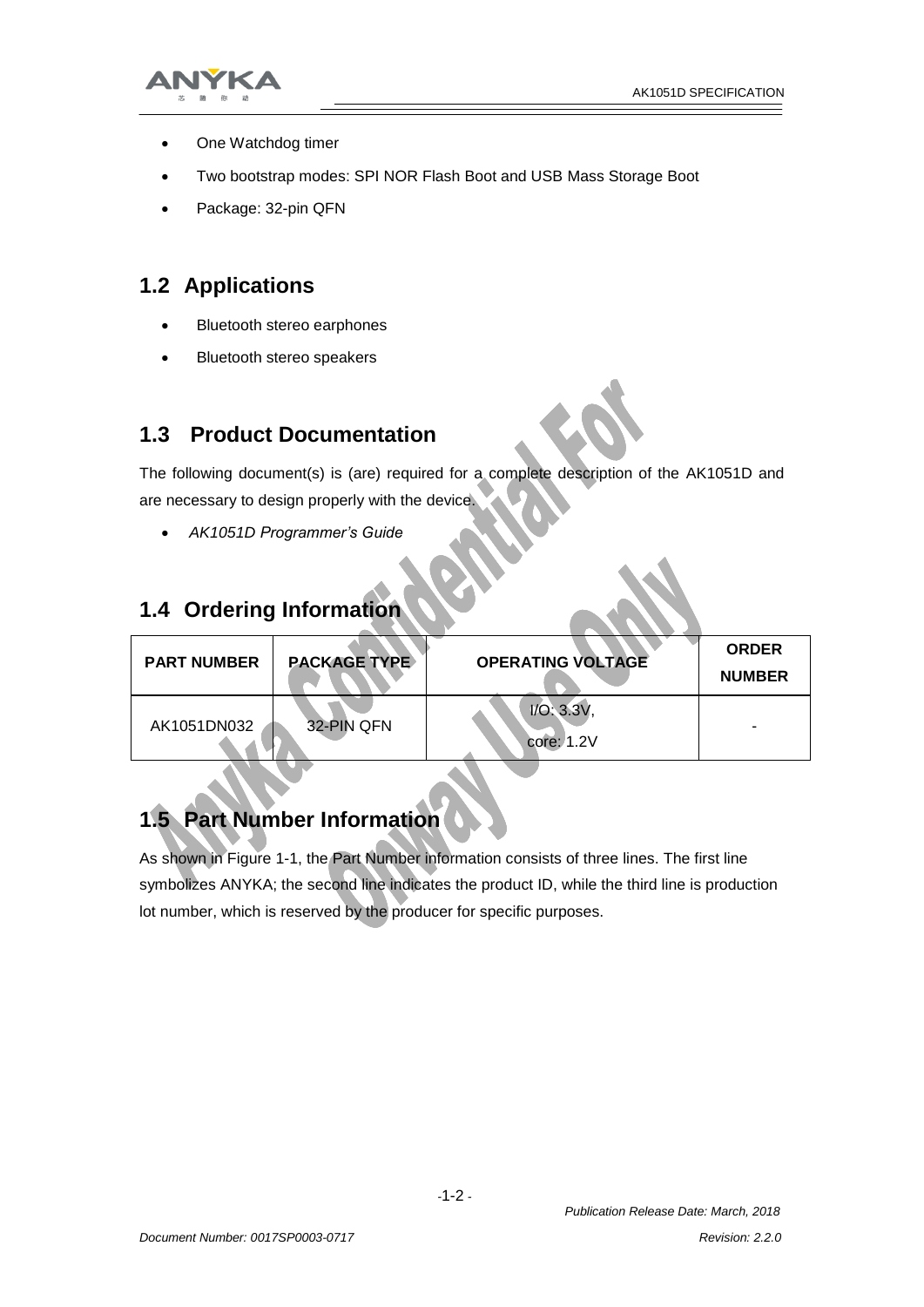$\equiv$ 



| Line 1                                            | ANÝKA                                                           |
|---------------------------------------------------|-----------------------------------------------------------------|
| Line 2<br>Anyka Technology<br><b>Product Name</b> | AK<br>1051D<br>032<br>N<br>Pin Number<br>Package Code<br>N: QFN |
| Line 3                                            | $X$ $X$ $X$<br>XX<br>$\mathsf{X}\mathsf{X}$<br>X<br>$\mathsf X$ |
| Production Lot Number -                           |                                                                 |
|                                                   | Figure 1-1 Part Number Information                              |
|                                                   |                                                                 |
|                                                   |                                                                 |
|                                                   |                                                                 |
|                                                   |                                                                 |
|                                                   |                                                                 |
|                                                   |                                                                 |
|                                                   |                                                                 |
|                                                   |                                                                 |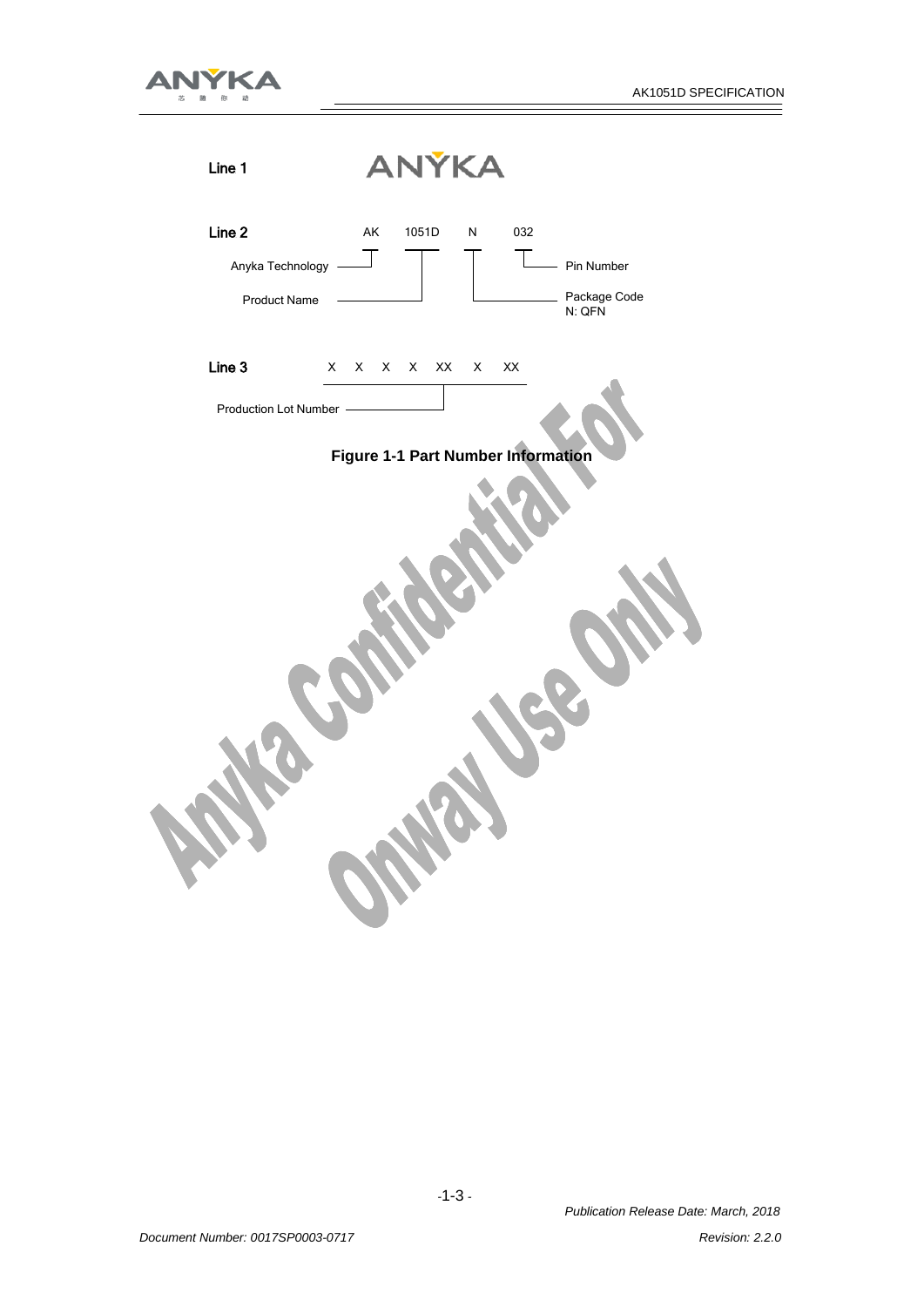

## **2 Signals and Connections**

#### **2.1 Pin Definitions**

Table 2-1 identifies and describes the AK1051D signals that are assigned to package pins. I: input; O: output; IO: input/output; PWR: power supply; GND: ground; A: analog; D: digital. PU: pull-up; PD: pull-down.

| <b>PIN</b>     | <b>PIN NAME</b>                | <b>TYPE</b> | <b>WAKEUP</b> | <b>RESET</b>      | <b>PIN MUX</b>                                         | <b>DESCRIPTION</b>                                                                                                                                                |
|----------------|--------------------------------|-------------|---------------|-------------------|--------------------------------------------------------|-------------------------------------------------------------------------------------------------------------------------------------------------------------------|
| $\mathbf{1}$   | USB DP                         | IO/A        | <b>NO</b>     |                   |                                                        | USB Data pin (Data+)                                                                                                                                              |
| 2              | VDD33                          | PWR/A       | <b>NO</b>     | $\overline{a}$    |                                                        | 3.3V IO power supply                                                                                                                                              |
| 3              | VDD <sub>12</sub>              | PWR/A       | <b>NO</b>     |                   |                                                        | 1.2V power supply for core and PLL                                                                                                                                |
| 4              | GPIO[6]/<br>UARTO TXD          | IO/D        | <b>YES</b>    | GPIO[6],<br>I/PU  | GPIO[6]<br>UARTO_TXD                                   | General purpose input/output port with wakeup function.<br>GPIO[6] is specially used as a boot mode select pin<br>during system startup.<br>Transmit pin of UART0 |
|                | GPIO[7]/                       |             |               |                   | GPIO[7]                                                | General purpose input/output port with wakeup function                                                                                                            |
|                | UARTO_RXD/                     |             |               | <b>GPIO[7],</b>   | UARTO_RXD                                              | Receive pin of UART0                                                                                                                                              |
| 5              | IrDA_RX/                       | IO/D        | <b>YES</b>    | I/PU              | IrDA_RX                                                | IrDA data input                                                                                                                                                   |
|                | PWM1                           |             |               |                   | PWM <sub>1</sub>                                       | Pulse-Width Modulated output signal                                                                                                                               |
|                | GPIO[11]                       | IO/D        |               | GPIO[11],<br>I/PU | GPIO[11]                                               | General purpose input/output port with wakeup function                                                                                                            |
| 6              | PWM <sub>5</sub> /             |             | YES           |                   | PWM <sub>5</sub>                                       | Pulse-Width Modulated output signal                                                                                                                               |
|                | UART2_TXD                      |             |               |                   | UART2_TXD                                              | Transmit pin of UART2                                                                                                                                             |
|                | GPIO[22]/                      | IO/D        | <b>YES</b>    | GPIO[22],<br>I/PU | <b>GPIO[22]</b>                                        | General purpose input/output port with wakeup function                                                                                                            |
| $\overline{7}$ | PWM3/                          |             |               |                   | PWM3                                                   | Pulse-Width Modulated output signal                                                                                                                               |
|                | UART2_RXD                      |             |               |                   | UART2_RXD                                              | Receive pin of UART2                                                                                                                                              |
|                | GPIO[24]/                      | IO/AD       |               | GPIO[24]          | General purpose input/output port with wakeup function |                                                                                                                                                                   |
| 8              | PWM <sub>0</sub> /             |             | <b>YES</b>    | GPIO[24],<br>I/PD | PWM <sub>0</sub>                                       | Pulse-Width Modulated output signal                                                                                                                               |
|                | AIN1                           |             |               |                   | AIN1                                                   | A/D input node for general purpose analog input, it<br>could be used for analog keypad input                                                                      |
| 9              | AIN <sub>0</sub> /<br>GPIO[10] | I/AD        | <b>YES</b>    | AIN <sub>0</sub>  | AIN <sub>0</sub>                                       | A/D input node for general purpose analog input, it<br>could be used for analog keypad input. This pin<br>supports wakeup function.                               |
|                |                                |             |               |                   | GPIO[10]                                               | General purpose input/output port                                                                                                                                 |
| 10             | Lineln_RN/                     | I/AD        | <b>NO</b>     | Lineln_RN         | Lineln_RN                                              | Line-in right channel input (negative) to ADC2                                                                                                                    |
|                | MICO_P                         |             |               |                   | MICO_P                                                 | Microphone0 right channel input (positive) to ADC2                                                                                                                |
| 11             | Lineln_RP/                     | I/AD        | <b>NO</b>     | Lineln_RP         | Lineln_RP                                              | Line-in right channel input (positive) to ADC2                                                                                                                    |

|  | Table 2-1 AK1051D Functional Pin Definitions |  |
|--|----------------------------------------------|--|
|  |                                              |  |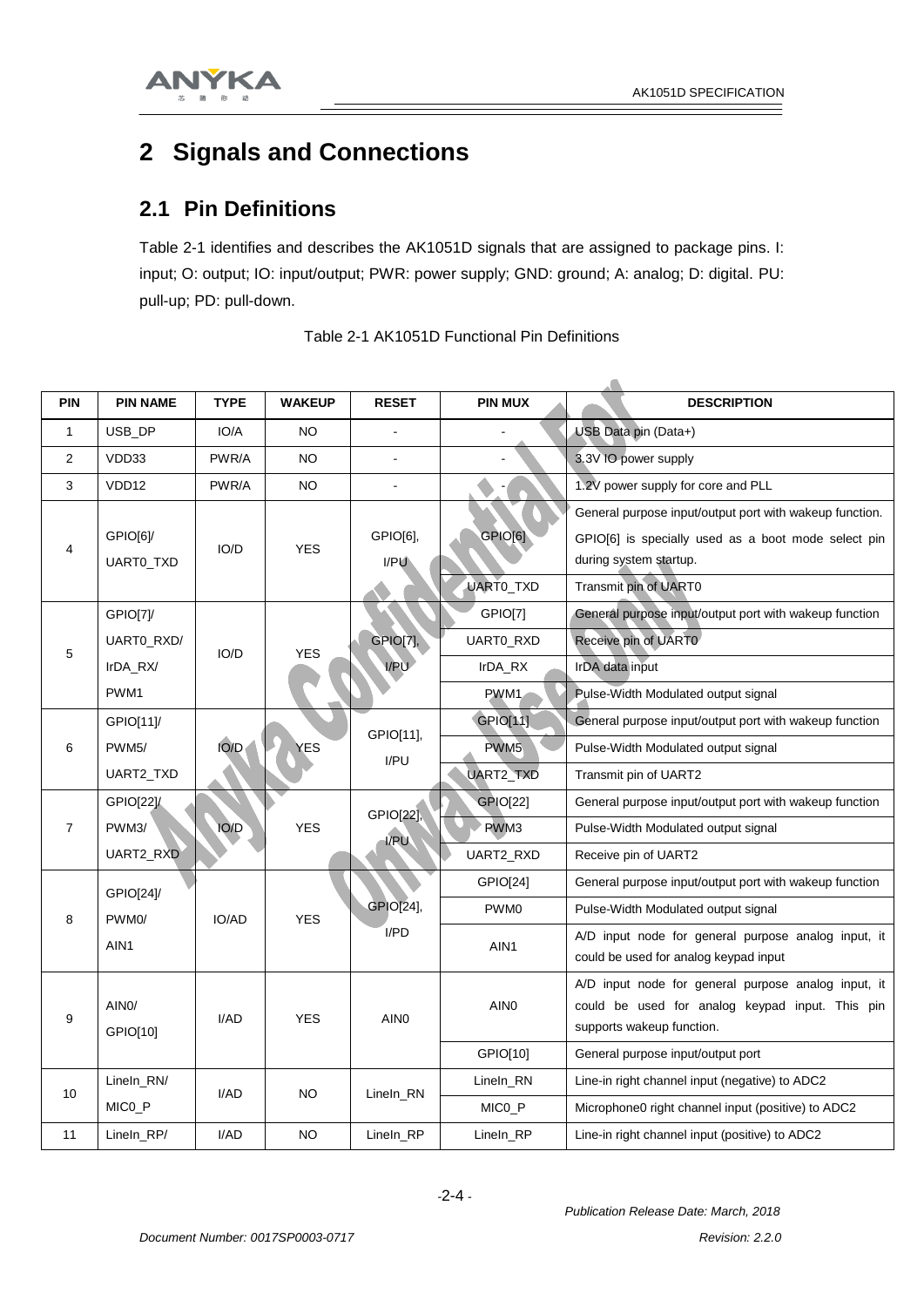

| <b>PIN</b> | <b>PIN NAME</b>       | <b>TYPE</b>             | <b>WAKEUP</b>   | <b>RESET</b>       | <b>PIN MUX</b>       | <b>DESCRIPTION</b>                                                            |                                                                                                                        |
|------------|-----------------------|-------------------------|-----------------|--------------------|----------------------|-------------------------------------------------------------------------------|------------------------------------------------------------------------------------------------------------------------|
|            | MICO_N                |                         |                 |                    | MICO_N               | Microphone0 right channel input (negative) to ADC2                            |                                                                                                                        |
|            | $MIC1_P/$             |                         |                 |                    | MIC <sub>1_P</sub>   | Microphone1 left channel input (positive) to ADC3                             |                                                                                                                        |
| 12         | GPI[5]                | I/AD                    | <b>NO</b>       | MIC <sub>1_P</sub> | GPI[5]               | General purpose input port                                                    |                                                                                                                        |
|            | $MIC1_N/$             |                         |                 |                    | $MIC1_N$             | Microphone1 left channel input (negative) to ADC3                             |                                                                                                                        |
| 13         | GPI[6]                | I/AD                    | NO.             | MIC <sub>1</sub> N | GPI[6]               | General purpose input port                                                    |                                                                                                                        |
| 14         | VDD_MIC               | IO/A                    | <b>NO</b>       | $\blacksquare$     | VDD_MIC              | 3.0V microphone bias output                                                   |                                                                                                                        |
| 15         | VCM3                  | IO/A                    | <b>NO</b>       | $\blacksquare$     | VCM3                 | 3.0V reference voltage for audio codec                                        |                                                                                                                        |
|            | LineIn_LN/            |                         |                 |                    | LineIn_LN            | Line-in left channel input (negative) to ADC3                                 |                                                                                                                        |
| 16         | GPI[0]                | I/AD                    | <b>NO</b>       | LineIn_LN          | GPI[0]               | General purpose input port                                                    |                                                                                                                        |
|            | LineIn_LP/            | I/AD                    | <b>NO</b>       |                    | LineIn_LP            | Line-in left channel input (positive) to ADC3                                 |                                                                                                                        |
| 17         | GPI[1]                |                         |                 | LineIn_LP          | GPI[1]               | General purpose input port                                                    |                                                                                                                        |
| 18         | VCM2/<br><b>RESET</b> | IO/A                    |                 | <b>NO</b>          |                      | VCM <sub>2</sub>                                                              | 1.5V audio codec common mode voltage. It is<br>recommended to connect to a 4.7uF capacitor between<br>this pin and GND |
|            |                       |                         |                 |                    | <b>RESET</b>         | Reset pin, active low                                                         |                                                                                                                        |
| 19         | HP_RP                 | O/A                     | <b>NO</b>       |                    |                      | Right channel of headphone output (positive)                                  |                                                                                                                        |
| 20         | HP_RN                 | O/A                     | <b>NO</b>       |                    |                      | Right channel of headphone output (negative).                                 |                                                                                                                        |
| 21         | HP_LN                 | O/A                     | <b>NO</b>       |                    | $\blacksquare$       | Left channel of headphone output (negative)                                   |                                                                                                                        |
| 22         | HP_LP                 | O/A                     | <b>NO</b>       |                    |                      | Left channel of headphone output (positive)                                   |                                                                                                                        |
| 23         | <b>HPVDD</b>          | PWR/A                   | NO <sub>1</sub> |                    |                      | 3.3V headphone power supply                                                   |                                                                                                                        |
| 24         | XTAL26MO              | O/A                     | <b>NO</b>       |                    |                      | External 26MHz crystal output                                                 |                                                                                                                        |
| 25         | XTAL26MI              | I/A                     | NO.             |                    |                      | External 26MHz crystal input                                                  |                                                                                                                        |
| 26         | AVDD12_BT             | PWR/A                   | <b>NO</b>       | $\blacksquare$     |                      | 1.2V power supply for Bluetooth module                                        |                                                                                                                        |
| 27         | BT_TX/RX              | IO/A                    | <b>NO</b>       |                    |                      | Bluetooth: radio signal (RX/TX)                                               |                                                                                                                        |
| 28         | VCC33_RF              | PWR/A                   | <b>NO</b>       |                    |                      | 3.3V Bluetooth RF power supply                                                |                                                                                                                        |
| 29         | <b>ONOFF</b>          | $\mathsf{I}/\mathsf{A}$ | <b>YES</b>      |                    |                      | System on/off signal                                                          |                                                                                                                        |
| 30         | <b>VBAT</b>           | I/A                     | <b>NO</b>       |                    |                      | Battery voltage input                                                         |                                                                                                                        |
| 31         | VIN_CHG               | I/A                     | <b>YES</b>      |                    |                      | Voltage input of battery charger                                              |                                                                                                                        |
| 32         | USB_DM                | IO/A                    | NO              |                    | $\ddot{\phantom{a}}$ | USB Data pin (Data-)                                                          |                                                                                                                        |
| 33         | GND                   | <b>GND</b>              | NO              |                    |                      | Power ground. Connect this pin to the ground on the<br>Printed Circuit Board. |                                                                                                                        |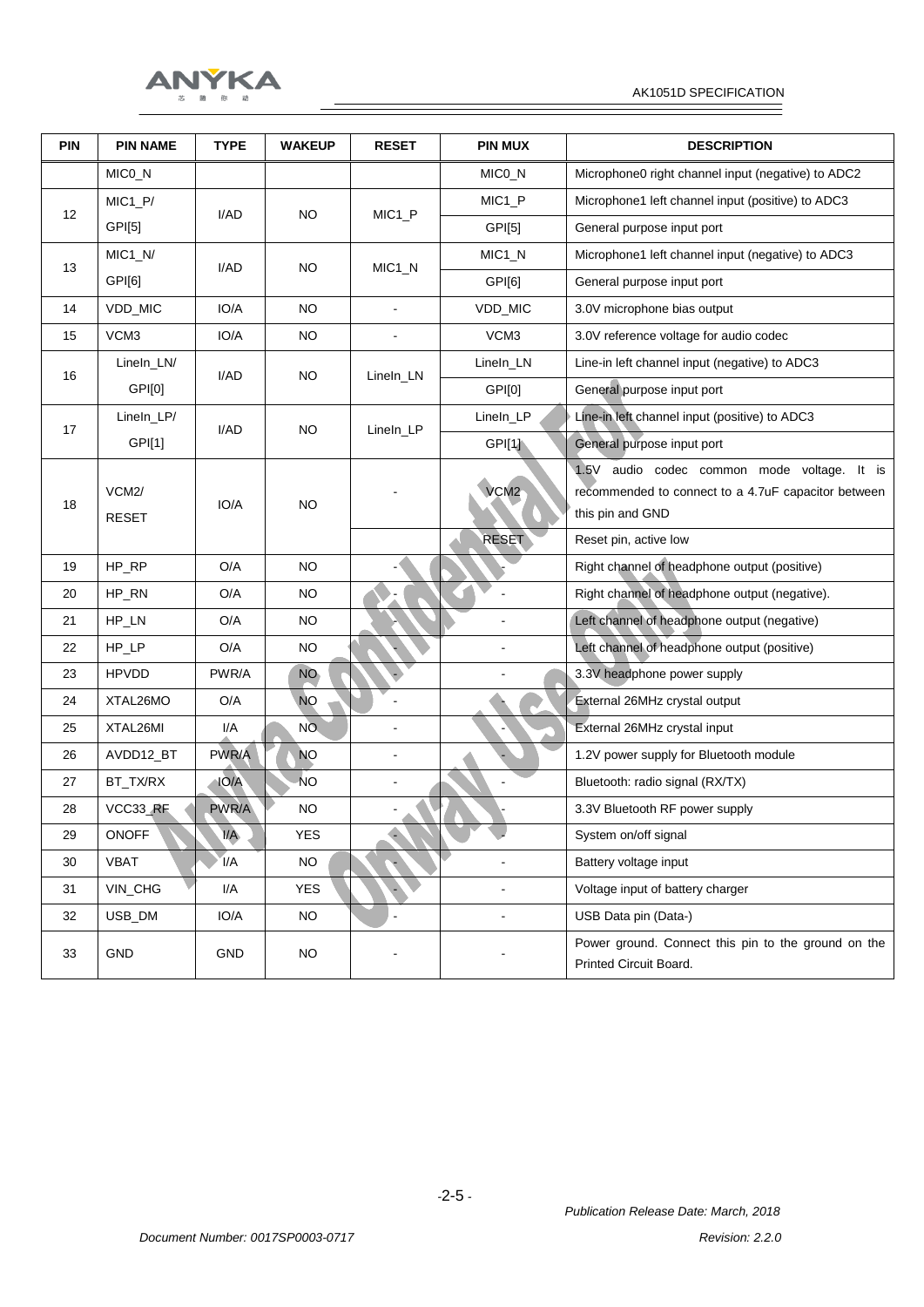

**Notes:**

- 1. As shown in the **WAKEUP** column of the table above, YES denotes the corresponding GPIO or dedicated pin is a wakeup pin, which can be applied to wakeup the processor from standby. NO denotes the corresponding pin is not a wakeup pin.
- 2. The pull-up/pull-down resistance range of GPIOs or specified pins are shown in the following table. The pull-up/pull-down function attached to GPIOs can be enabled / disabled by software.

| <b>PU/PD</b> | <b>PU/PD RESISTOR</b>                     |
|--------------|-------------------------------------------|
| <b>PU</b>    | $70K\Omega \pm 40\%$                      |
| PU/PD        | PU: 70K $\Omega$ ±40%<br>PD: 300KΩ $±40%$ |
|              | PU: 1.5K +/- 15%                          |
| programmable | PD: 15K+/- 15%                            |
| PU           | $62K\Omega$ ~ 112K $\Omega$               |
|              | programmable<br>PU/PD                     |

#### Table 2-2 Resistance range of pull-up and pull-down pins

**Note: AIN0/GPIO[10] is open-drain output when it is worked as GPO. In this case, an external pull-up resistor is required to connect to VDD33/VBAT.**

3. Table 2-3 shows the drive strength of GPIOs and SPI pins.

Table 2-3 AK1051D GPIO Drive Strength (3.3V power supply)

| <b>PARAMETER</b>          | <b>PIN</b>                                     | <b>DRIVE STRENGTH</b> |                   |                |  |
|---------------------------|------------------------------------------------|-----------------------|-------------------|----------------|--|
|                           |                                                | <b>MINIMUM</b>        | <b>TYPICAL</b>    | <b>MAXIMUM</b> |  |
| Low level output current  | GPIO[10](default as AIN0)                      |                       |                   | 1.5mA          |  |
| $(Iol@VOL = 0.4V)$        | GPIO[24], GPIO[22], GPIO[11],<br>and GPIO[7:6] |                       | 6 <sub>m</sub> A  |                |  |
| High level output current | GPIO[10](default as AIN0)                      |                       |                   | 1.5mA          |  |
| $(I_{oh} @ VOH = 2.4V)$   | GPIO[24], GPIO[22], GPIO[11],<br>and GPIO[7:6] |                       | 10 <sub>m</sub> A |                |  |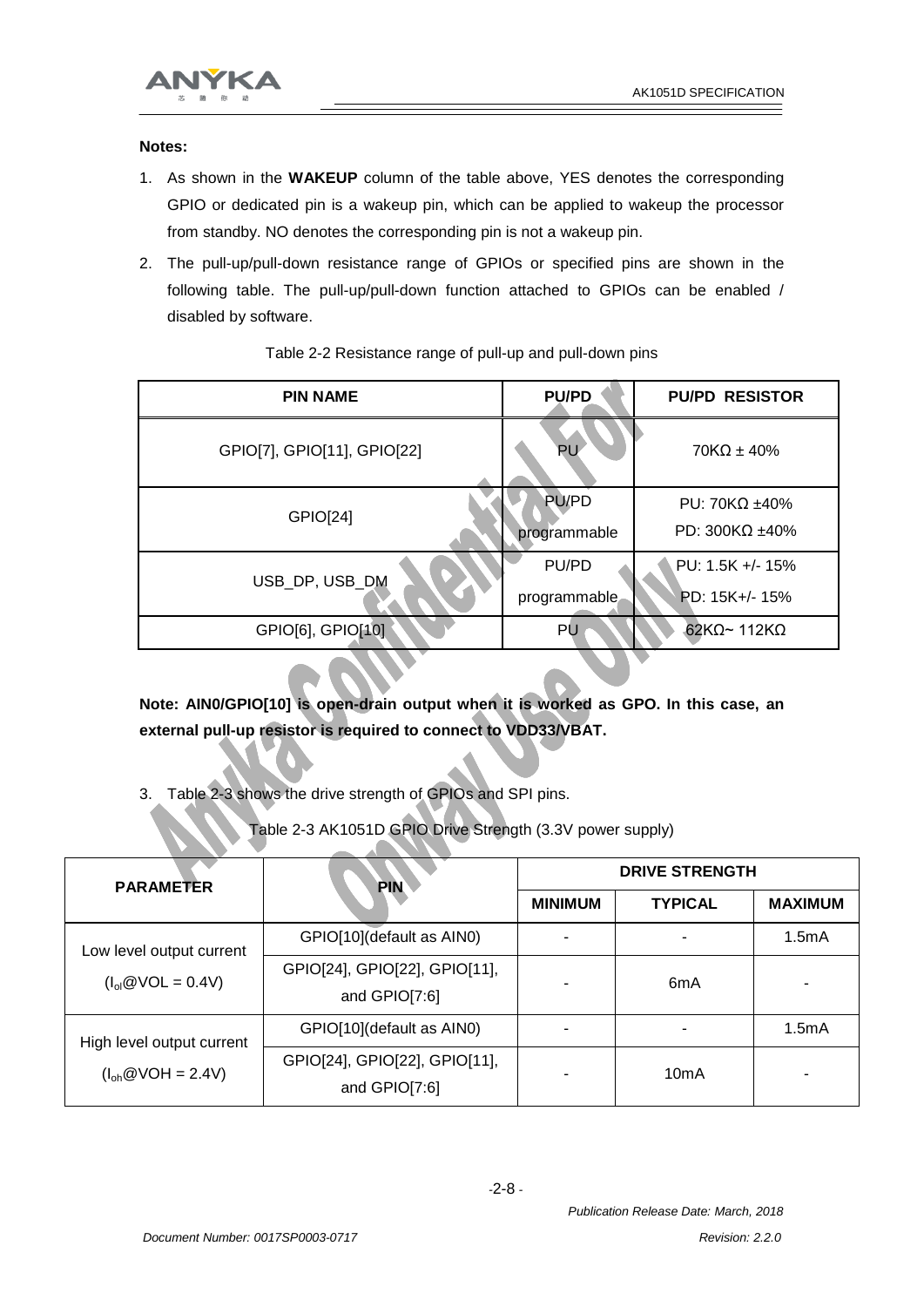Ξ



Table 2-4 classifies the AK1051D signals according to different modules.

| <b>Module</b>           | <b>PIN NAME</b>  | <b>Module</b>                | <b>PIN NAME</b>    |
|-------------------------|------------------|------------------------------|--------------------|
|                         | <b>ONOFF</b>     |                              | LINEIN_LP          |
| 1. System<br>Control(3) | XTAL26MI         |                              | LINEIN_LN          |
|                         | XTAL26MO         |                              | <b>LINEIN RP</b>   |
| 2. USB                  | USB_DM           |                              | LINEIN_RN          |
| Interface(2)            | USB_DP           |                              | MIC <sub>1_P</sub> |
| 3. Bluetooth(1)         | BT_TX/RX         |                              | $MIC1_N$           |
| 4. IrDA(1)              | IrDA_RX          |                              | UARTO_TXD          |
|                         | PWM0             | 8. UART(4)                   | UARTO_RXD          |
| 5. PWM(4)               | PWM1             |                              | UART2_TXD          |
|                         | PWM3             |                              | UART2_RXD          |
|                         | PWM <sub>5</sub> | 9. PMU (2)                   | <b>VBAT</b>        |
|                         | <b>GPIO[24]</b>  |                              | <b>VIN_CHG</b>     |
|                         | <b>GPIO[22]</b>  |                              | <b>HPVDD</b>       |
| 6. GPIO(10)             | GPIO[10:11]      |                              | VDD12              |
|                         | GPIO[6:7]        |                              | VDD33              |
|                         | GPI[5:6]         |                              | VCM3/VDD_MIC       |
|                         | GPI[0:1]         | 10. Power and<br>Grounds (9) | VCM <sub>2</sub>   |
|                         | AIN <sub>0</sub> |                              | AVDD12_BT          |
|                         | AIN1             |                              | VCC33_RF           |
| <b>7.Audio Analog</b>   | HP_LP            |                              | <b>VSS</b>         |
| Interface(12)           | HP_LN            |                              | <b>GND</b>         |
|                         | HP_RN            |                              |                    |
|                         | HP_RP            |                              |                    |

Table 2-4 AK1051D Functional Pin Classification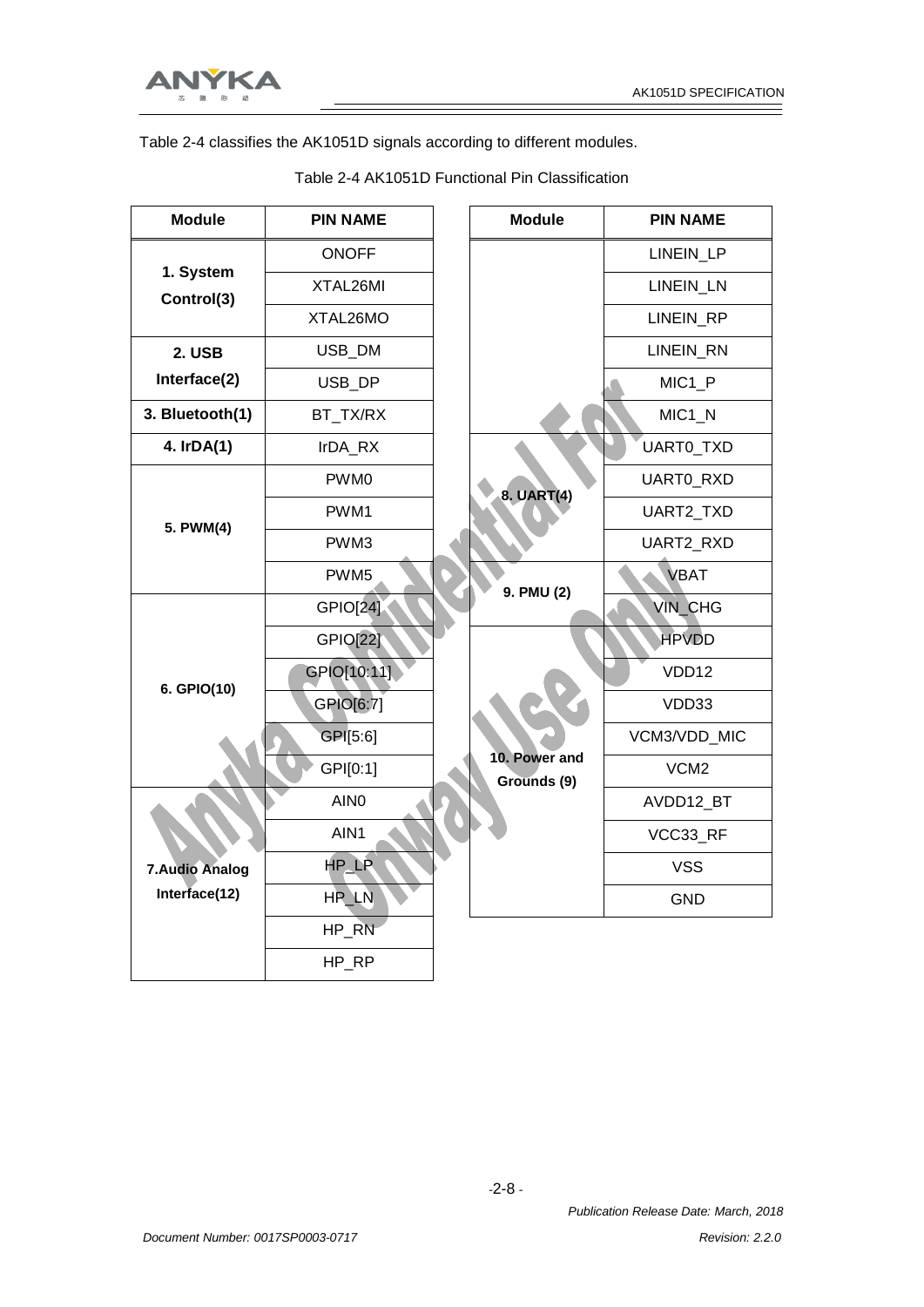

#### **2.2 Shared-pin List**

In order to reduce pin numbers, many pins are shared by more than one function blocks that would not be implemented at the same time. The table below lists the shared pins. All the shared pins are configured by Shared-Pin Control Register.

| <b>Shared-pin</b>       | <b>MODULE</b> | <b>PIN Name</b>    | <b>RESET</b>       |
|-------------------------|---------------|--------------------|--------------------|
| $\overline{\mathbf{4}}$ | <b>GPIO</b>   | GPIO[6]            | GPIO[6]            |
|                         | <b>UART</b>   | UARTO_TXD          |                    |
|                         | <b>GPIO</b>   | GPIO[7]            |                    |
| 5                       | <b>UART</b>   | UARTO_RXD          | GPIO[7],           |
|                         | <b>IrDA</b>   | <b>IrDA_RX</b>     |                    |
|                         | <b>PWM</b>    | PWM1               |                    |
|                         | <b>GPIO</b>   | GPIO[11]           |                    |
| 6                       | <b>PWM</b>    | PWM <sub>5</sub>   | GPIO[11]           |
|                         | <b>UART</b>   | UART2_TXD          |                    |
|                         | <b>GPIO</b>   | <b>GPIO[22]</b>    |                    |
| $\boldsymbol{7}$        | <b>PWM</b>    | PWM3               | GPIO[22]           |
|                         | <b>UART</b>   | UART2_RXD          |                    |
|                         | <b>GPIO</b>   | <b>GPIO[24]</b>    |                    |
| 8                       | PWM           | PWM0               | <b>GPIO[24]</b>    |
|                         | SAR ADC       | AIN1               |                    |
| $\overline{9}$          | SAR ADC       | AIN <sub>0</sub>   | AIN <sub>0</sub>   |
|                         | <b>GPIO</b>   | GPIO[10]           |                    |
| 12                      | Analog        | MIC <sub>1_P</sub> | MIC <sub>1_P</sub> |
|                         | <b>GPI</b>    | GPI[5]             |                    |
| 13                      | Analog        | MIC <sub>1_N</sub> | MIC <sub>1_N</sub> |
|                         | <b>GPI</b>    | GPI[6]             |                    |
| 16                      | Analog        | LineIn_LN          | LineIn_LN          |
|                         | <b>GPIO</b>   | GPI[0]             |                    |
| 17                      | Analog        | LineIn_LP          | LineIn_LP          |
|                         | <b>GPIO</b>   | GPI[1]             |                    |

|  | Table 2-5 AK1051D Shared-pin List |  |
|--|-----------------------------------|--|
|  |                                   |  |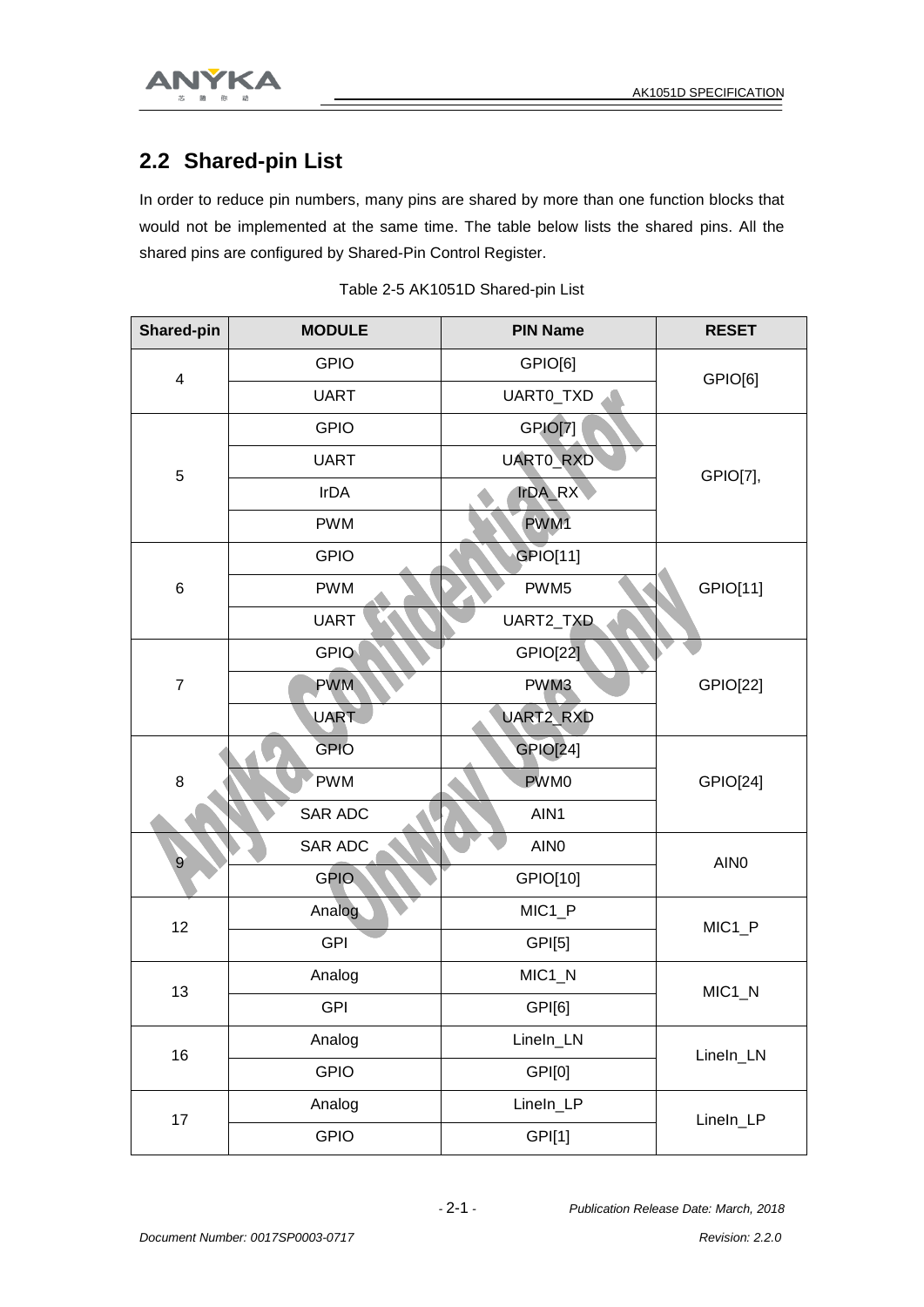

### **3 Electrical Specifications**

#### **3.1 Maximum Ratings**

Stresses greater than those listed may cause permanent damage to the device. This is a stress rating only, and functional operation of the device at these or any other conditions outside those indicted in the operational sections of this specification are not implied. Exposure to absolute maximum rating conditions for extended period may affect reliability.

| <b>PARAMETER</b>                                  | <b>SYMBOL</b>     | <b>MINIMUM</b> | <b>MAXIMUM</b> | <b>UNIT</b>  |
|---------------------------------------------------|-------------------|----------------|----------------|--------------|
| VDD12 supply voltage relative to GND              | VDD <sub>12</sub> | $-0.3$         | 1.4            | $\vee$       |
| VDD33 supply voltage relative to GND              | VDD33             | $-0.3$         | 4.0            | $\vee$       |
| AVDD_MIC supply voltage relative to<br><b>GND</b> | AVDD_MIC          | $-0.3$         | 4.0            | $\vee$       |
| AVCC supply voltage relative to GND.              | <b>AVCC</b>       | $-0.3$         | 4.0            | V            |
| HPVDD supply voltage relative to<br><b>GND</b>    | <b>HPVDD</b>      | $-0.3$         | 4.0            | $\vee$       |
| VDD12_RF supply voltage relative to<br><b>GND</b> | VDD12_RF          | $-0.3$         | 1.4            | $\vee$       |
| VCC33_RF supply voltage relative to<br>GND        | VCC33_RF          | $-0.3$         | 4.0            | $\vee$       |
| VBAT supply voltage relative to GND               | <b>VBAT</b>       | $-0.3$         | 4.5            | $\vee$       |
| VIN_CHG supply voltage relative to<br><b>GND</b>  | <b>VIN_CHG</b>    | $-0.3$         | 5.5            | $\vee$       |
| <b>Storage Temperature</b>                        | $T_{\tt S}$       | $-40$          | 125            | $^{\circ}$ C |

Table 3-1 AK1051D Maximum Ratings

#### **3.2 Recommended Operating Range**

Table 3-2 Recommended Operating Range

| <b>PARAMETER</b>                        | <b>SYMBOL</b>    | <b>MINIMUM</b> | <b>TYPICAL</b> | <b>MAXIMUM</b> | <b>UNIT</b> |
|-----------------------------------------|------------------|----------------|----------------|----------------|-------------|
| VDD12 supply voltage relative to<br>GND | VDD <sup>2</sup> | 1.08           | 1.2            | 1.35           |             |
| VDD33 supply voltage relative to<br>GND | VDD33            | 2.97           | 3.30           | 3.63           |             |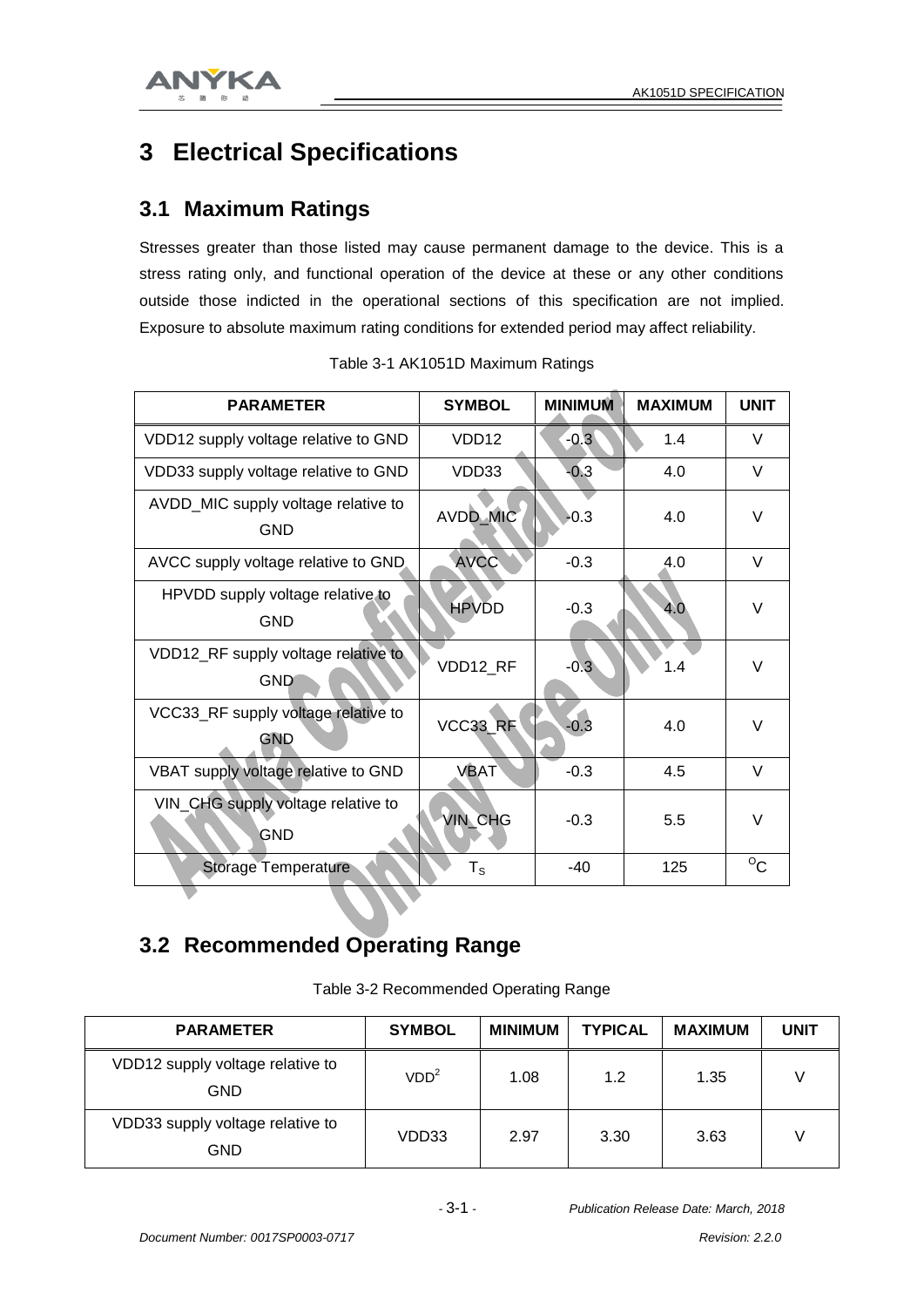

| <b>PARAMETER</b>                                  | <b>SYMBOL</b> | <b>MINIMUM</b> | <b>TYPICAL</b> | <b>MAXIMUM</b> | <b>UNIT</b>  |
|---------------------------------------------------|---------------|----------------|----------------|----------------|--------------|
| AVDD_MIC supply voltage relative to<br><b>GND</b> | AVDD_MIC      | 2.97           | 3.0            | 3.63           | $\vee$       |
| AVCC supply voltage relative to GND               | <b>AVCC</b>   | 2.85           | 3.0            | 3.1            | $\vee$       |
| HPVDD supply voltage relative to<br><b>GND</b>    | <b>HPVDD</b>  | 3.2            | 3.3            | 3.6            | $\vee$       |
| VDD12_RF supply voltage relative to<br><b>GND</b> | VDD12_RF      | 1.15           | 1.3            | 1.4            | $\vee$       |
| VCC33_RF supply voltage relative to<br><b>GND</b> | VCC33 RF      | 2.8            | 3.0            | 3.30           | $\vee$       |
| VBAT supply voltage relative to GND               | <b>VBAT</b>   | 3.5            |                | 4.5            | $\vee$       |
| VIN_CHG supply voltage relative to<br><b>GND</b>  | VIN_CHG       | 3.5            |                | 5.0            | $\vee$       |
| <b>Operating Temperature Range</b>                | $T_{\rm O}$   |                |                | 75             | $^{\circ}$ c |

#### **Notes:**

- 1. In normal mode, the recommended operating range of VDD12 is given in the table.
- 2. In standby mode, VDD12 is recommended to set at 1.1V to save power.

#### **3.3 Electrical Characteristics of PMU**

Table 3-3 Electrical Characteristics of LDO12

Typical values are at  $T_A$  = +27°C and all Current Values are dynamic, unless other-wise noted.

| <b>Symbol</b>                     | <b>Parameter</b> | <b>Conditions</b>           | Min | <b>Typ</b> | <b>Max</b>     | Unit      |
|-----------------------------------|------------------|-----------------------------|-----|------------|----------------|-----------|
| Vin                               | Input voltage    |                             | 2.5 | 3.3        | 3.7            | $\vee$    |
| Vout<br>(accuracy)                | Output voltage   | Default                     | -3  |            | $+3$           | %         |
| Vout                              | Output voltage   | ۰                           |     | 1.2        | 1.35           | V         |
| lout                              | Output current   |                             |     | 100        | 150            | mA        |
| ∆ Vout,                           |                  | T=27 $\degree$ C, Vin=3.3V, |     | 38         | $\blacksquare$ | mV        |
| ∆ Vout/∆ lout                     | Load regulation  | @lout=1 to 100mA            |     | 330        | $\blacksquare$ | $m\Omega$ |
| $\triangle$ Vout,                 | Line regulation  | $Iout=1mA$                  |     | 3          | $\blacksquare$ | mV        |
| $\triangle$ Vout/ $\triangle$ Vin |                  | @Vin=3.0V to 3.7V           |     | 0.2        |                | %         |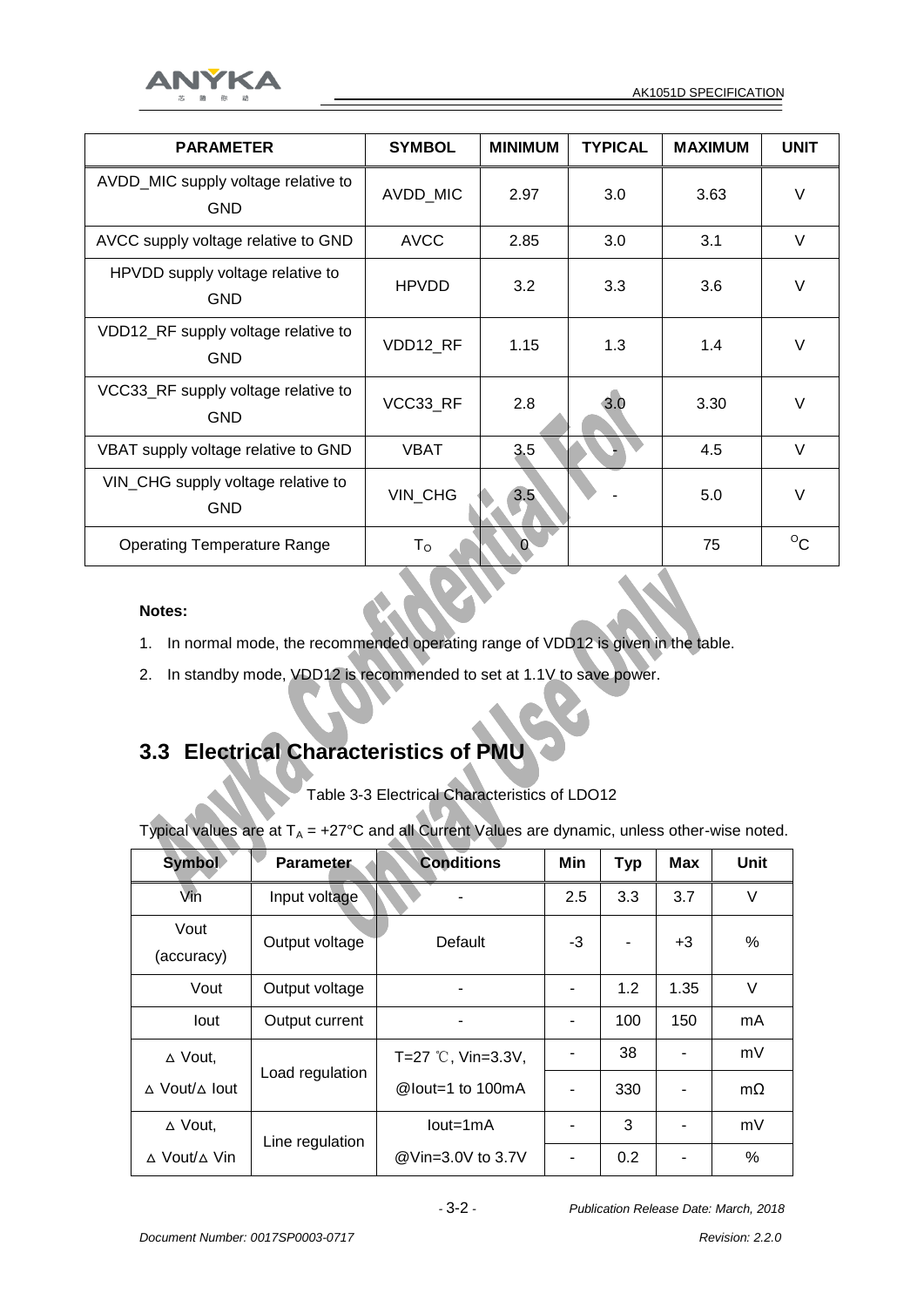

| Symbol | <b>Parameter</b>         | <b>Conditions</b> | Min | Typ | <b>Max</b> | Unit |
|--------|--------------------------|-------------------|-----|-----|------------|------|
|        |                          | lout=100mA        |     | 8   | ٠          | mV   |
|        |                          | @Vin=3.0V to 3.7V |     | 0.5 | ۰          | $\%$ |
| Icc    | Vin Quiescent<br>Current | No load           |     | 50  | ۰          | μA   |
| Ipd    | Power-down<br>current    |                   |     | 0.1 | ۰          | μA   |

Table 3-4 Electrical Characteristics of LDO33

Typical values are at  $T_A = +27^{\circ}$ C and all Current Values are dynamic, unless other-wise noted.

| Symbol                             | <b>Parameter</b>         | <b>Conditions</b>              | <b>Min</b> | <b>Typ</b> | <b>Max</b> | Unit      |
|------------------------------------|--------------------------|--------------------------------|------------|------------|------------|-----------|
| Vin                                | Input voltage            |                                | 3.5        | 3.7        | 5.0        | V         |
| Vout<br>(accuracy)                 | Output voltage           | <b>Default</b>                 | $-3$       |            | $+3$       | %         |
| Vout                               | Output voltage           |                                |            | 3.3        |            | V         |
| lout                               | Output current           |                                |            |            | 250        | mA        |
| ∆ Vout,                            |                          | $\mathsf{T} = 27$ ℃, Vin=3.8V, |            | 40         |            | mV        |
| $\triangle$ Vout/ $\triangle$ lout | Load regulation          | @lout=1 to 100mA               |            | 340        |            | $m\Omega$ |
|                                    |                          | $Iout=1mA$                     |            | 3          |            | mV        |
| $\triangle$ Vout,                  | Line regulation          | @Vin=3.5 to 5V                 |            | 0.2        |            | %         |
| ∆ Vout/∆ Vin                       |                          | lout=250mA                     |            | 10         |            | mV        |
|                                    |                          | @Vin=3.5V to 5V                |            | 0.5        |            | %         |
| Ičc                                | Vin Quiescent<br>Current | No load                        |            | 50         |            | μA        |
| Ipd                                | Power-down<br>current    |                                |            | 0.1        |            | μA        |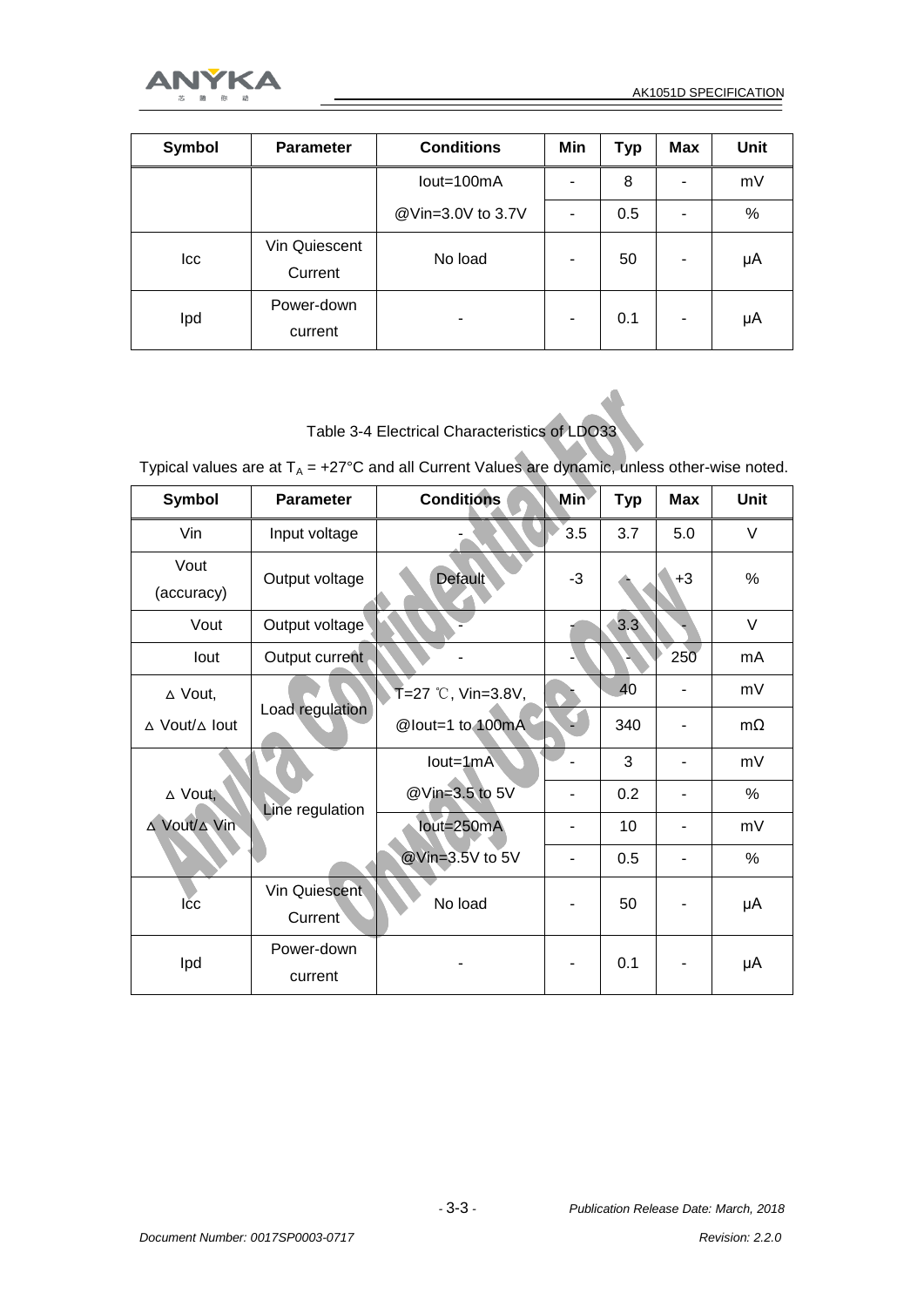

| Typical values are at T <sub>A</sub> = +27°C and all Current values are dynamic, unless other-wise noted |                          |                       |     |            |            |             |  |  |
|----------------------------------------------------------------------------------------------------------|--------------------------|-----------------------|-----|------------|------------|-------------|--|--|
| <b>Symbol</b>                                                                                            | <b>Parameter</b>         | <b>Conditions</b>     | Min | <b>Typ</b> | <b>Max</b> | <b>Unit</b> |  |  |
| Vin                                                                                                      | Input voltage            |                       | 3.2 | 3.8        | 4.5        | V           |  |  |
| Vout<br>(accuracy)                                                                                       | Output voltage           | Default               | -3  |            | 3          | %           |  |  |
| Vout                                                                                                     | Output voltage           |                       |     | 3.0        |            | V           |  |  |
| lout                                                                                                     | Output current           |                       |     | 50         | 80         | mA          |  |  |
| $\triangle$ Vout,                                                                                        |                          | T=27 $°C$ , Vin=3.8V, |     | 10         |            | mV          |  |  |
| ∆ Vout/∆ lout                                                                                            | Load regulation          | @lout=1 to 50mA       |     | 500        |            | $m\Omega$   |  |  |
|                                                                                                          |                          | $Iout=1mA$            |     | 5          |            | mV          |  |  |
| $\triangle$ Vout,                                                                                        | Line regulation          | @Vin=3.8 to 4.5V      |     | 0.2        |            | $\%$        |  |  |
| $\triangle$ Vout/ $\triangle$ Vin                                                                        |                          | $lout = 50mA$         |     | 20         |            | mV          |  |  |
|                                                                                                          |                          | @Vin=3.8V to 4.5V     |     | 0.5        |            | $\%$        |  |  |
| Icc                                                                                                      | Vin Quiescent<br>Current | No load               |     | 50         |            | μA          |  |  |
| Ipd                                                                                                      | Power-down<br>current    |                       |     | 0.1        |            | μA          |  |  |

Table 3-5 Electrical Characteristics of LDO33RF

Typical values are at  $T_A$  = +27°C and all Current Values are dynamic, unless other-wise noted.

Table 3-6 Electrical Characteristics of LDO12RF

Typical values are at  $T_A$  = +27°C and all Current Values are dynamic, unless other-wise noted.

| <b>Symbol</b>                      | <b>Parameter</b> | <b>Conditions</b>           | Min                      | <b>Typ</b> | Max            | <b>Unit</b> |
|------------------------------------|------------------|-----------------------------|--------------------------|------------|----------------|-------------|
| Vin                                | Input voltage    |                             | 2.5                      | 3.3        | 3.7            | $\vee$      |
| Vout<br>(accuracy)                 | Output voltage   | Default                     | -3                       |            | 3              | $\%$        |
| Vout                               | Output voltage   | ۰                           | 1.1                      | 1.3        | 1.4            | V           |
| lout                               | Output current   |                             |                          | 80         | 100            | mA          |
| $\triangle$ Vout,                  |                  | T=27 $\degree$ C, Vin=3.8V, |                          | 38         |                | mV          |
| $\triangle$ Vout/ $\triangle$ lout | Load regulation  | @lout=1 to 100mA            | $\overline{\phantom{a}}$ | 330        | $\blacksquare$ | $m\Omega$   |
| $\triangle$ Vout,                  | Line regulation  | $Iout=1mA$                  |                          | 3          | $\blacksquare$ | mV          |
| ∆ Vout/∆ Vin                       |                  | @Vin=3.3 to 3.7V            |                          | 0.2        | $\blacksquare$ | $\%$        |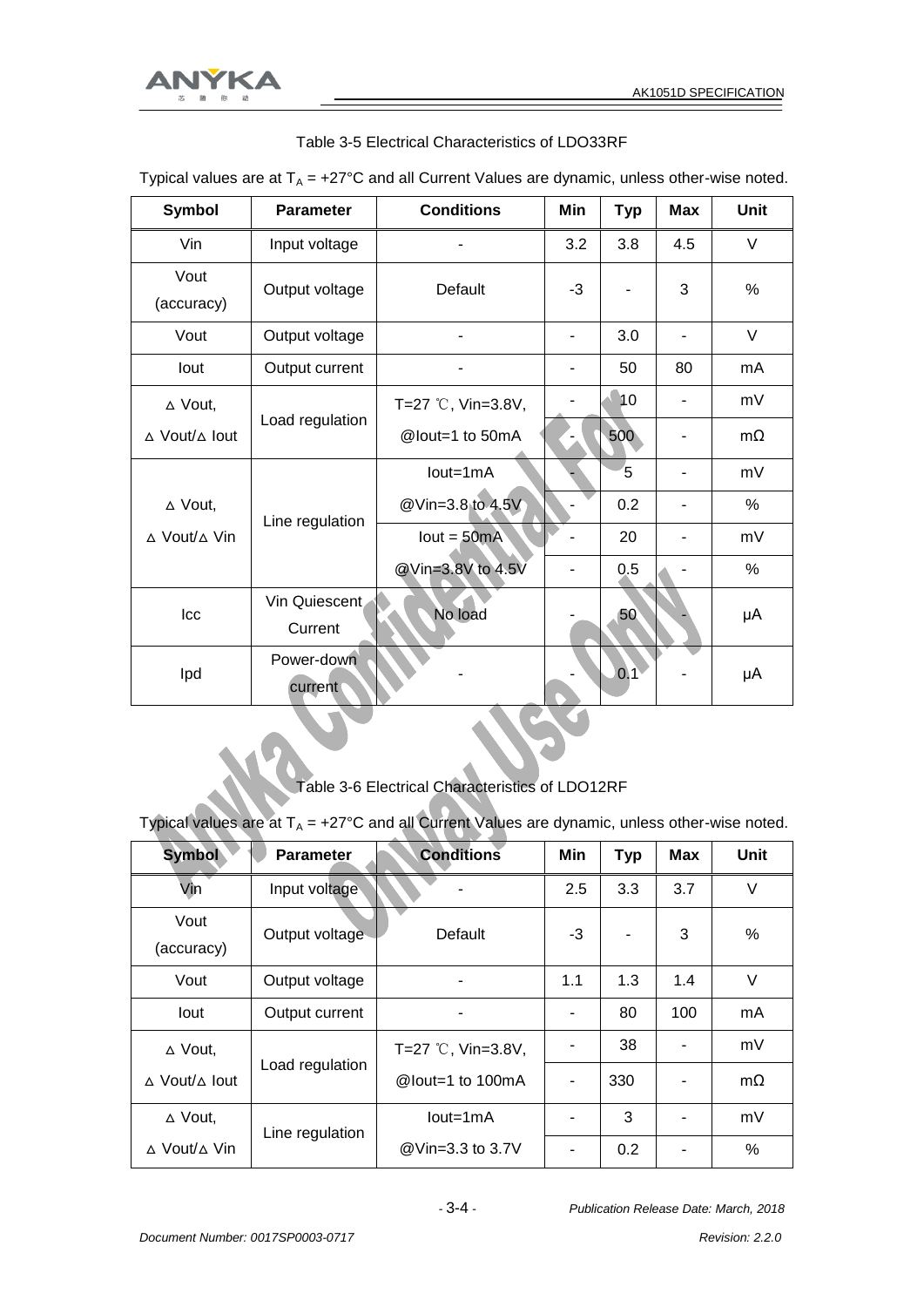

| Symbol | <b>Parameter</b>         | <b>Conditions</b> | Min | Typ | <b>Max</b> | Unit |
|--------|--------------------------|-------------------|-----|-----|------------|------|
|        |                          | lout=100mA        |     | 8   | ۰          | mV   |
|        |                          | @Vin=3.3V to 3.7V |     | 0.5 | ٠          | $\%$ |
| Icc    | Vin Quiescent<br>Current | No load           |     | 50  | ٠          | μA   |
| Ipd    | Power-down<br>current    | -                 |     | 0.1 | ۰          | μA   |

#### **3.4 DC Electrical Characteristics**

| Table 3-7 DC Electrical Characteristics |  |
|-----------------------------------------|--|
|-----------------------------------------|--|

| <b>PARAMETER</b>                           | <b>SYMBOL</b> | <b>MINIMUM</b> | <b>TYPICAL</b> | <b>MAXIMUM</b> | <b>UNIT</b> |
|--------------------------------------------|---------------|----------------|----------------|----------------|-------------|
| Input High Voltage                         | <b>VIH</b>    | 2.0            |                | VDD33+0.3      | $\vee$      |
| Input Low Voltage                          | VIL           | $-0.3$         |                | 0.8            | $\vee$      |
| Output High Voltage                        | <b>VOH</b>    | 2.4            |                |                | $\vee$      |
| <b>Output Low Voltage</b>                  | VOL           |                |                | 0.4            | $\vee$      |
| Input Leakage Current                      | 甩             |                |                | '±1            | μA          |
| <b>Tri-state Output Leakage</b><br>Current | <b>IOZ</b>    |                |                | ±1             | μA          |
| Input capacitance                          | CI            |                |                | 8              | рF          |
| Output capacitance                         | CO            |                |                | 8              | рF          |
| Microphone Input Resistance                | Rmic          |                | 5K             |                | $\Omega$    |
| Headphone output load<br>resistance        | <b>RHP</b>    |                | 32             |                | Ω           |

#### **3.5 AC Electrical Characteristics**

Table 3-8 32K/26M Oscillator Signal Timing

| <b>PARAMETER</b>            | MIN. | TYP. | MAX. | UNIT |
|-----------------------------|------|------|------|------|
| <b>XTAL32K Startup Time</b> |      | 500  | -    | ms   |
| <b>XTAL26M Startup Time</b> |      |      | -    | ms   |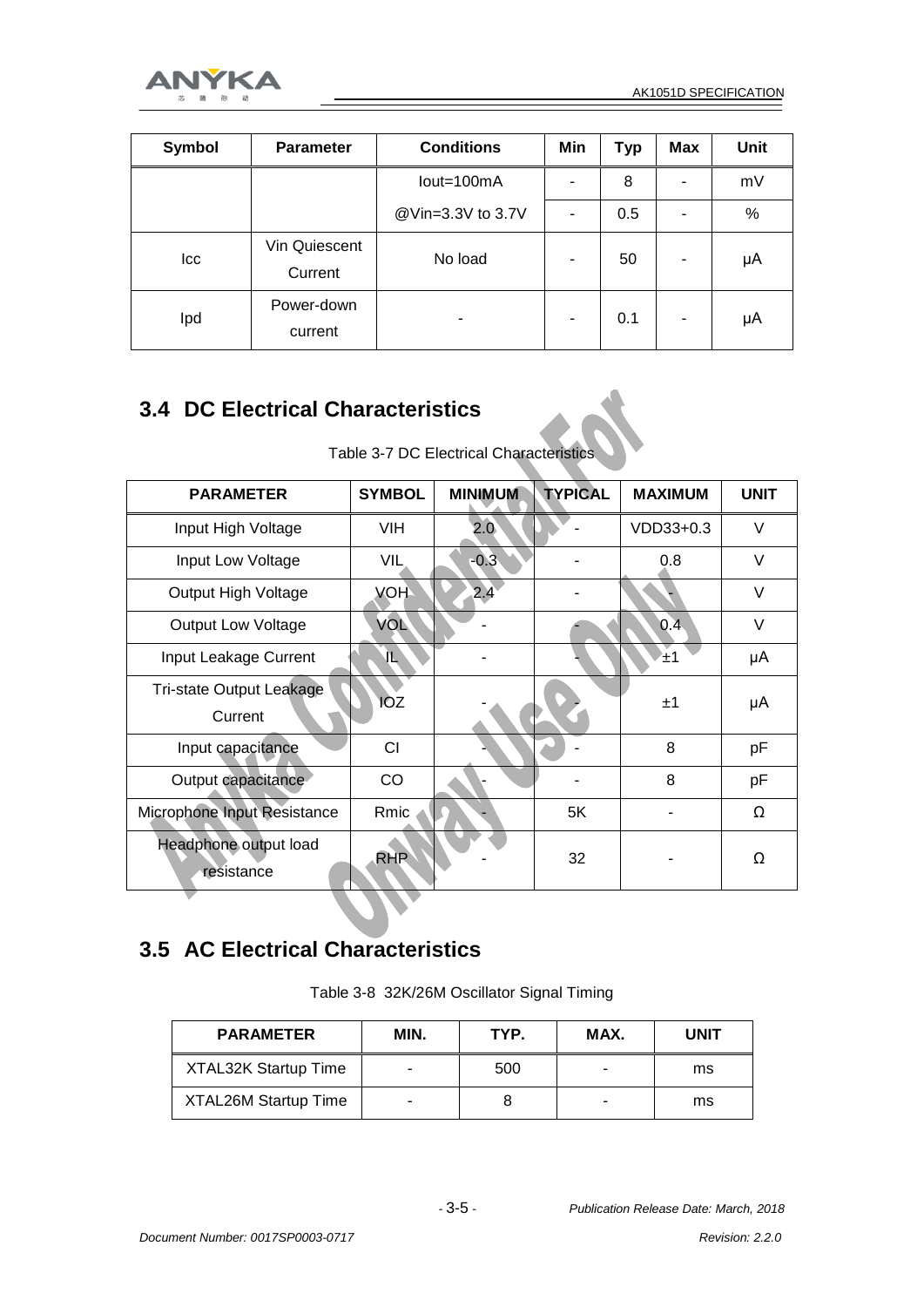

#### **3.6 Bluetooth RF Characteristics**

| <b>PARAMETER</b>                                     | MIN.       | MIN | TYP.           | MAX.   | <b>REFERENCE</b> |
|------------------------------------------------------|------------|-----|----------------|--------|------------------|
| <b>Output Power</b>                                  | dBm        | -3  | 2              | 6      |                  |
| Power Control                                        | dB         |     | 24             |        | $>=16$           |
| <b>Frequency Range</b>                               | GHz        | 2.4 | $\blacksquare$ | 2.4835 | $2.4 - 2.4835$   |
| <b>Initial Carrier</b><br><b>Frequency Tolerance</b> | <b>KHz</b> | -50 | ۰              | 50     | $-75 - 75$       |
| <b>Carrier Frequency Drift</b>                       | KHz/50us   |     | 5              | 20     | $\leq$ 20        |

Table 3-9 RF TX Characteristics

Table 3-10 RF RX Characteristics

| <b>PARAMETER</b>    | <b>UNIT</b> | MIN. | TYP. | MAX. | <b>REFERENCE</b> |
|---------------------|-------------|------|------|------|------------------|
| Sensitivity         | dBm∞        |      | -80  |      | $\le$ = -70      |
| Maximum Input Level | dBm         |      | -    |      | $>= -20$         |

#### **3.7 Analog Interface Characteristics**

Table 3-11 Analog Interface Characteristics

| <b>PARAMETER</b>                    | <b>SYMBOL</b> | <b>MINIMUM</b> | <b>TYPICAL</b>        | <b>MAXIMUM</b> | <b>UNIT</b> |
|-------------------------------------|---------------|----------------|-----------------------|----------------|-------------|
| <b>Microphone Input Resistance</b>  | <b>Rmic</b>   |                | 5Κ                    |                |             |
| Headphone output load<br>resistance | <b>RHP</b>    |                | External<br>connected | -              | Ω           |

#### **3.8 Power-down and Sniff Supply Current**

Table 3-12 Power-down and Sniff Supply Current

| <b>PARAMETER</b>                  | <b>MINIMUM</b> | <b>TYPICAL</b> | <b>MAXIMUM</b> | UNIT |
|-----------------------------------|----------------|----------------|----------------|------|
| Supply current in power down mode |                |                | -              | uA   |
| Supply current in sniff mode      |                |                | ۰              | mA   |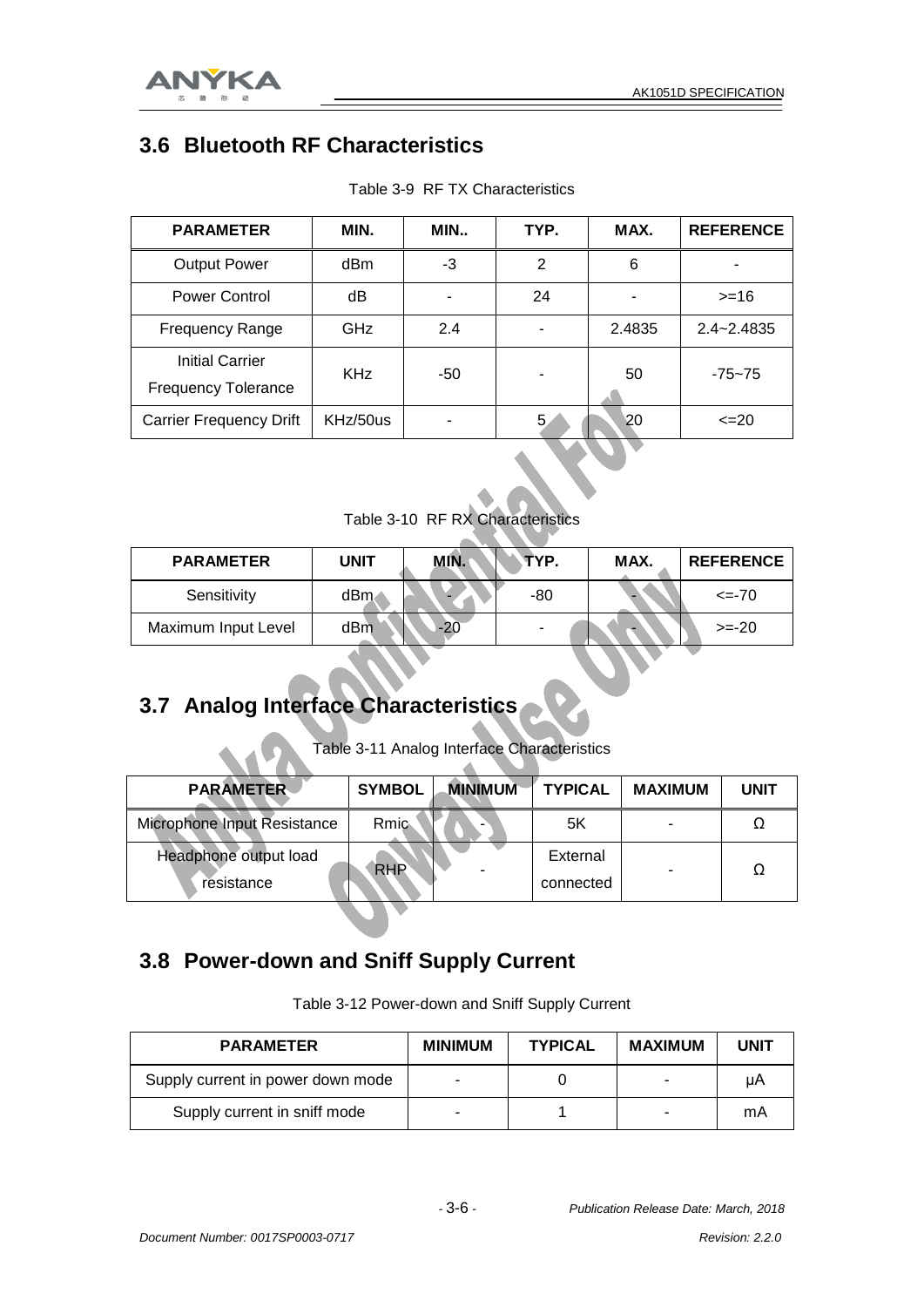



#### **Notes**:

1. Power-down: All the modules are powered off.

2. Sniff: If Bluetooth module works in deep-sleep state of the sniff interval, the PLL is powered down and other modules (including CPU core) are clocked off. If Bluetooth module works in wakeup state of the sniff interval, Bluetooth module manages data transmission between slaves and masters, while other modules are clocked off.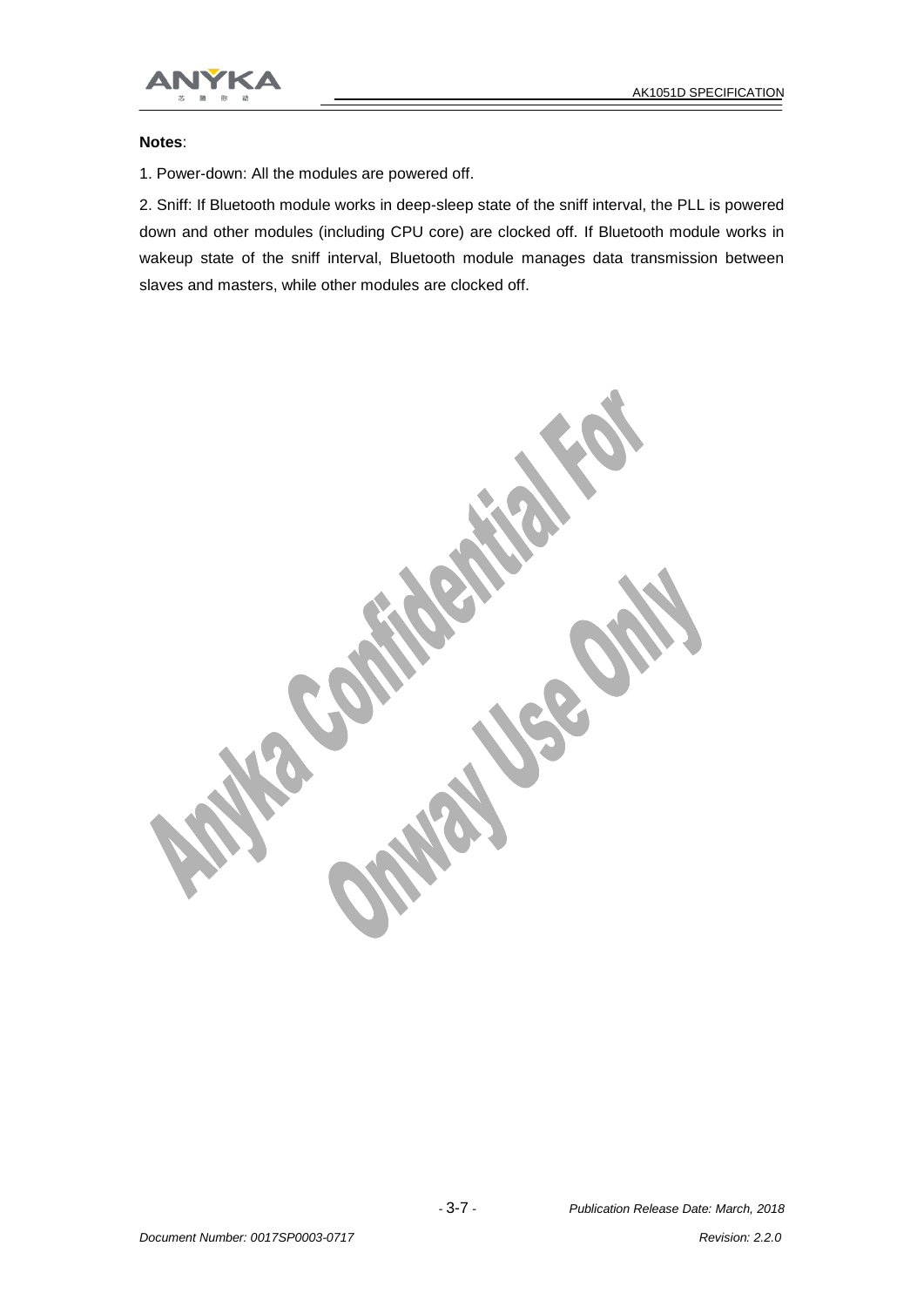

#### **4 Package Information**

AK1051D is packaged in a 32-pin QFN with 5mm x 5mm x 0.85mm.

#### **4.1 Pin Assignment**

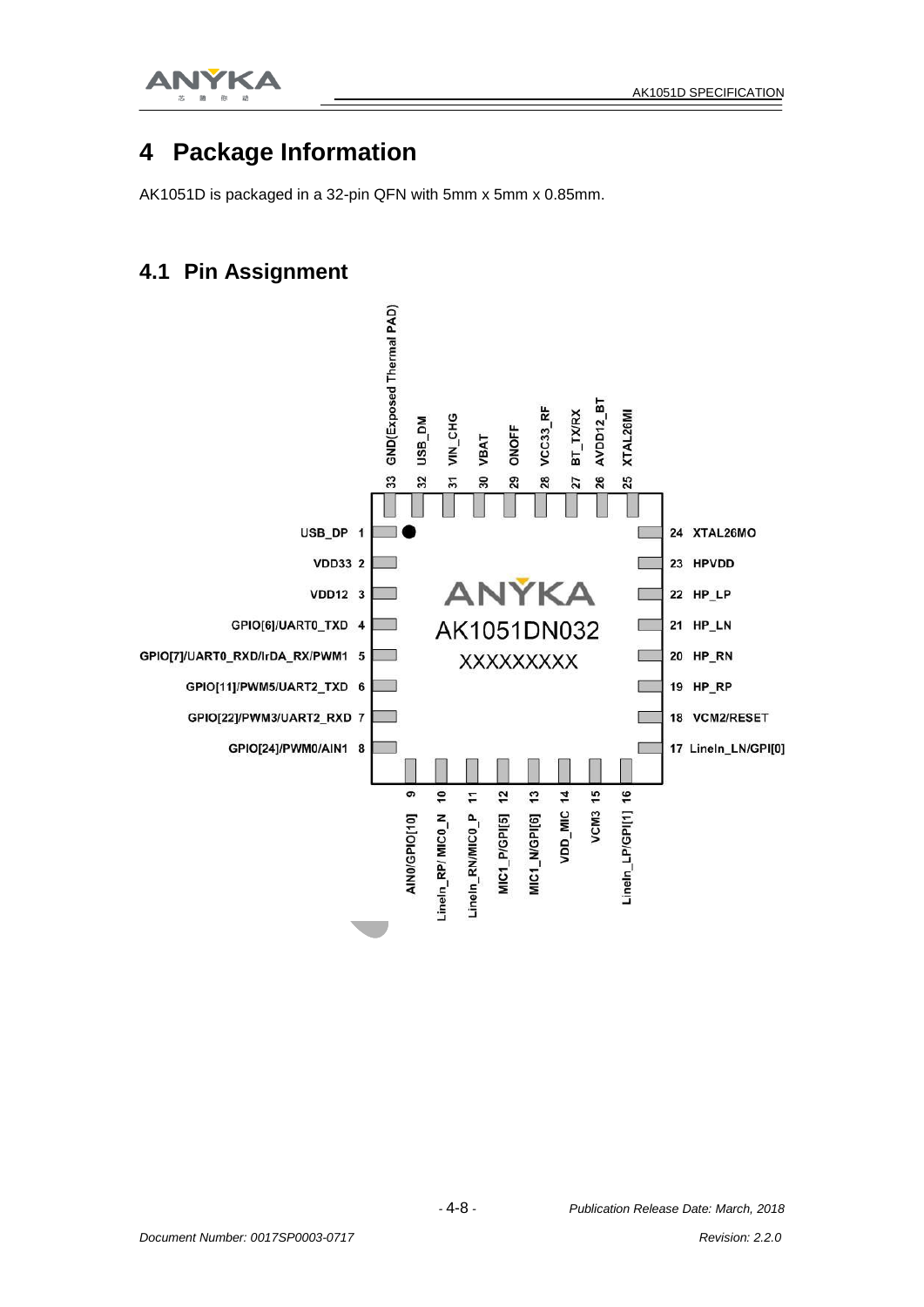

#### **4.2 Package Information**

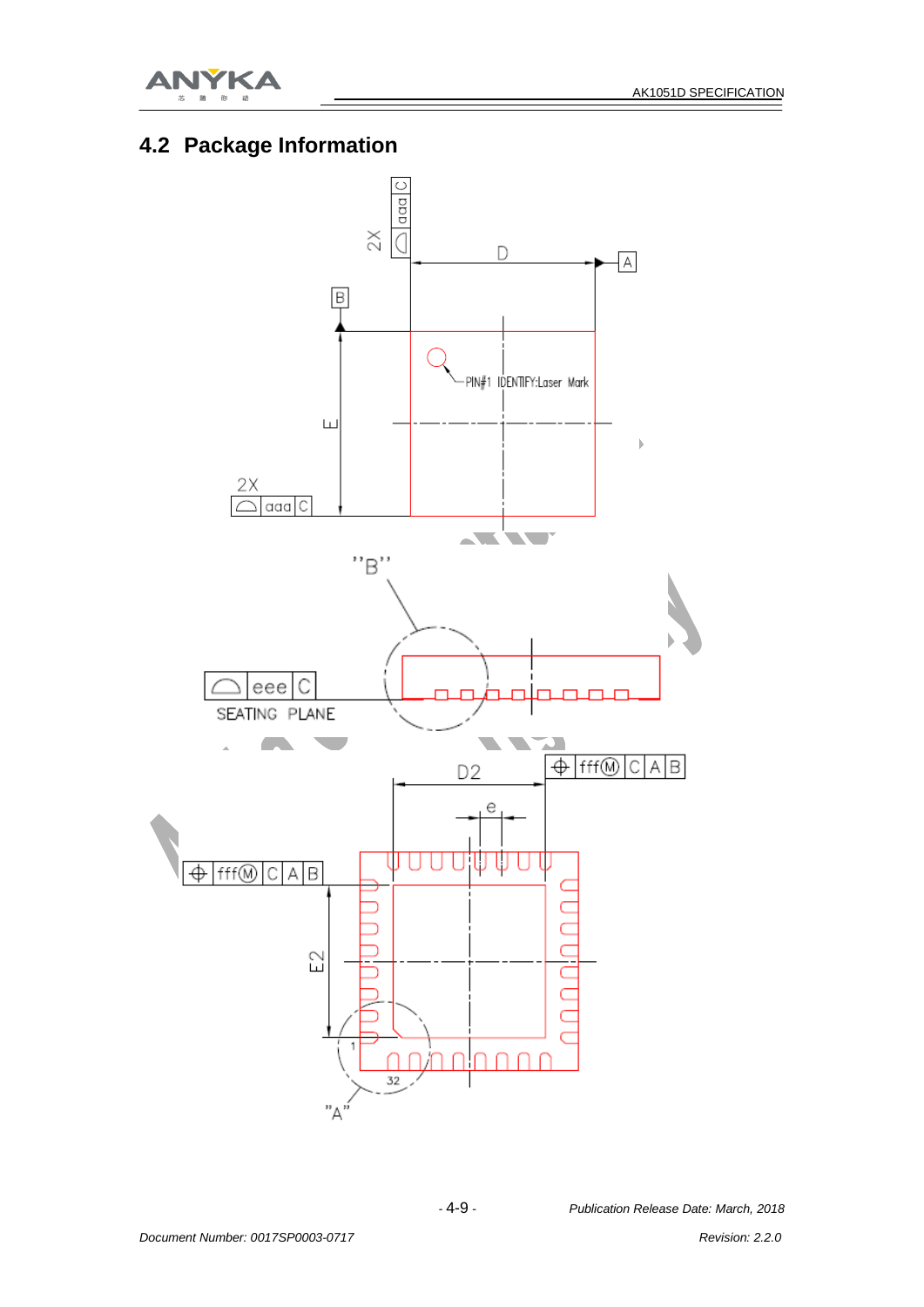





$$
\underline{\mathsf{DETAIL}} \; : \; "A"
$$

| <b>Symbol</b>  |            | <b>DIMENSION</b> (millimeter) |            |  |  |
|----------------|------------|-------------------------------|------------|--|--|
|                | <b>MIN</b> | <b>NOM</b>                    | <b>MAX</b> |  |  |
|                | 0.80       | 0.85                          | 0.90       |  |  |
| A1             | 0.00       | 0.02                          | 0.05       |  |  |
| A <sub>3</sub> |            | $0.20$ REF                    |            |  |  |
| b              | 0.18       | 0.25                          | 0.30       |  |  |
| D/E            |            | 5.00BSC                       |            |  |  |
| D2/E2          | 3.35       | 3.50                          | 3.65       |  |  |
| e              |            | 0.50 BSC                      |            |  |  |
| $\mathbf{L}$   | 0.35       | 0.40                          | 0.45       |  |  |
| K              | 0.20       |                               |            |  |  |
| R              | 0.09       |                               |            |  |  |
| aaa            |            | 0.15                          |            |  |  |

 *-* 4-10 *- Publication Release Date: March, 2018*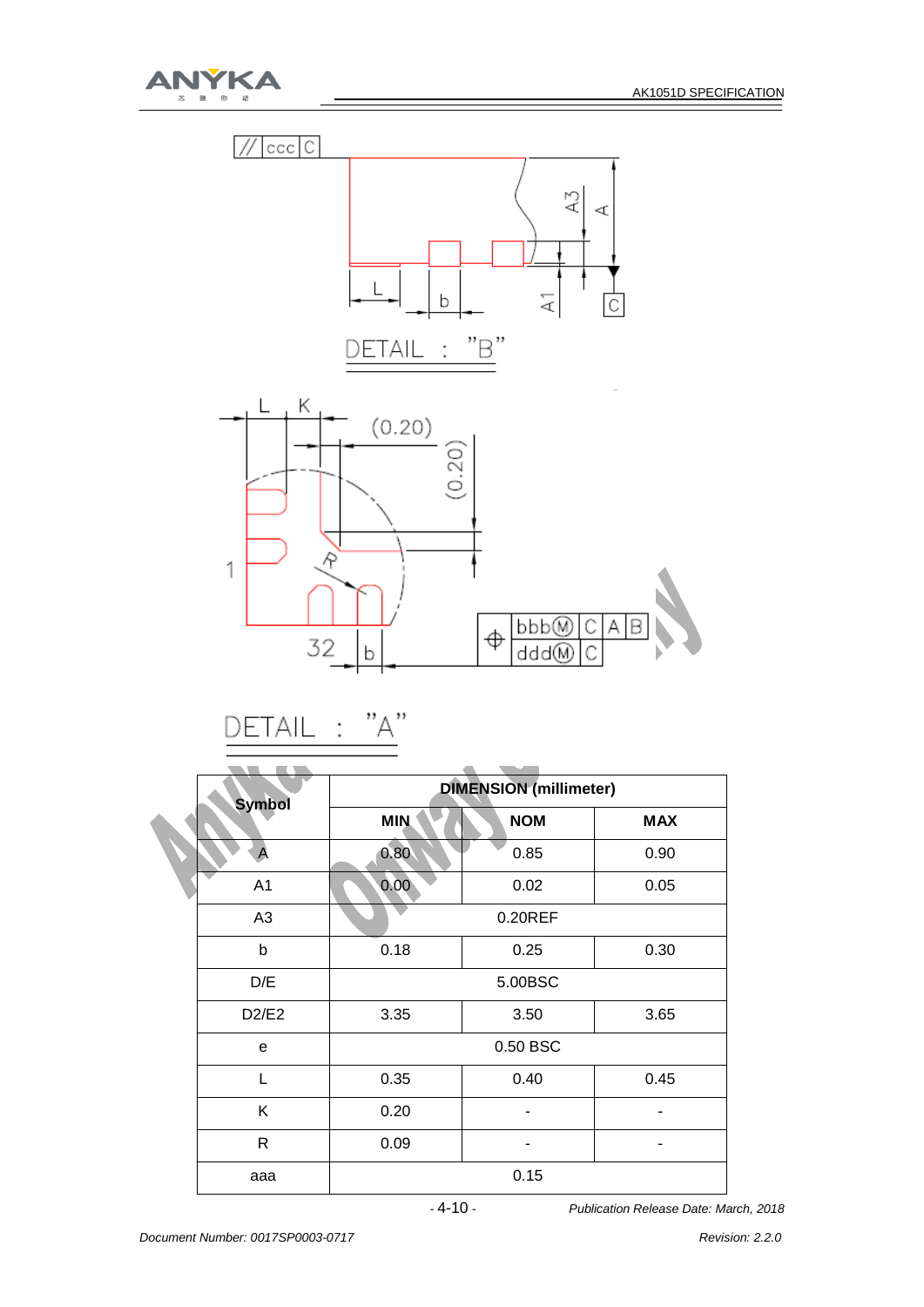

| <b>Symbol</b> | <b>DIMENSION</b> (millimeter) |            |            |  |  |
|---------------|-------------------------------|------------|------------|--|--|
|               | <b>MIN</b>                    | <b>NOM</b> | <b>MAX</b> |  |  |
| bbb           | 0.10                          |            |            |  |  |
| ccc           | 0.10                          |            |            |  |  |
| ddd           | 0.05                          |            |            |  |  |
| eee           | 0.08                          |            |            |  |  |
| fff           |                               | 0.10       |            |  |  |

**RECEIVED**  $\frac{1}{2}$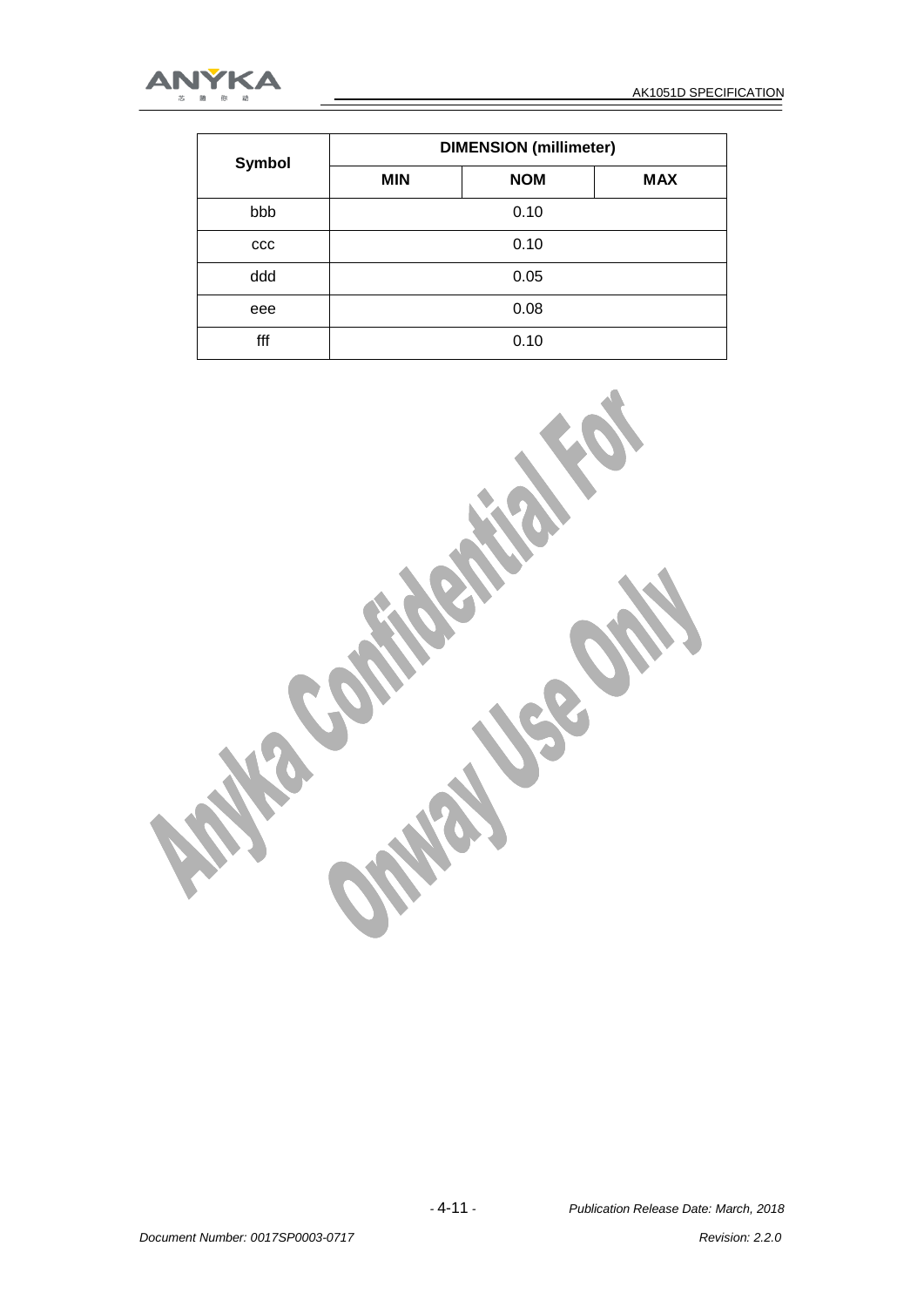

### **5 Reflow Profile**



Figure 5-1 Recommended Reflow Profile

Table 5-1 Reflow Profile Condition

| <b>Profile Feature</b>                                                                                             | Pb-Free Assembly                       |
|--------------------------------------------------------------------------------------------------------------------|----------------------------------------|
| Average ramp-up rate<br>$(Ts_{max}$ to $T_P)$                                                                      | $2 \text{ }^{\circ}$ C/second max      |
| Preheat<br>-Temperature Min(Ts <sub>min</sub> )<br>-Temperature Max(Ts <sub>max</sub> )<br>-Time (min to max) (ts) | 150 °C<br>200 °C<br>$60 - 180$ seconds |
| Time maintained above:<br>-Temperature $(T_L)$<br>-Time $(t_L)$                                                    | 217 °C<br>$60 - 150$ sec onds          |
| Peak Temperature $(T_P)$                                                                                           | 245+5/-5 $°C$                          |
| Time within $5^{\circ}$ of actual Peak Temperature(tp)                                                             | 30 seconds max                         |
| Ramp-down Rate                                                                                                     | $3^{\circ}$ C/second max               |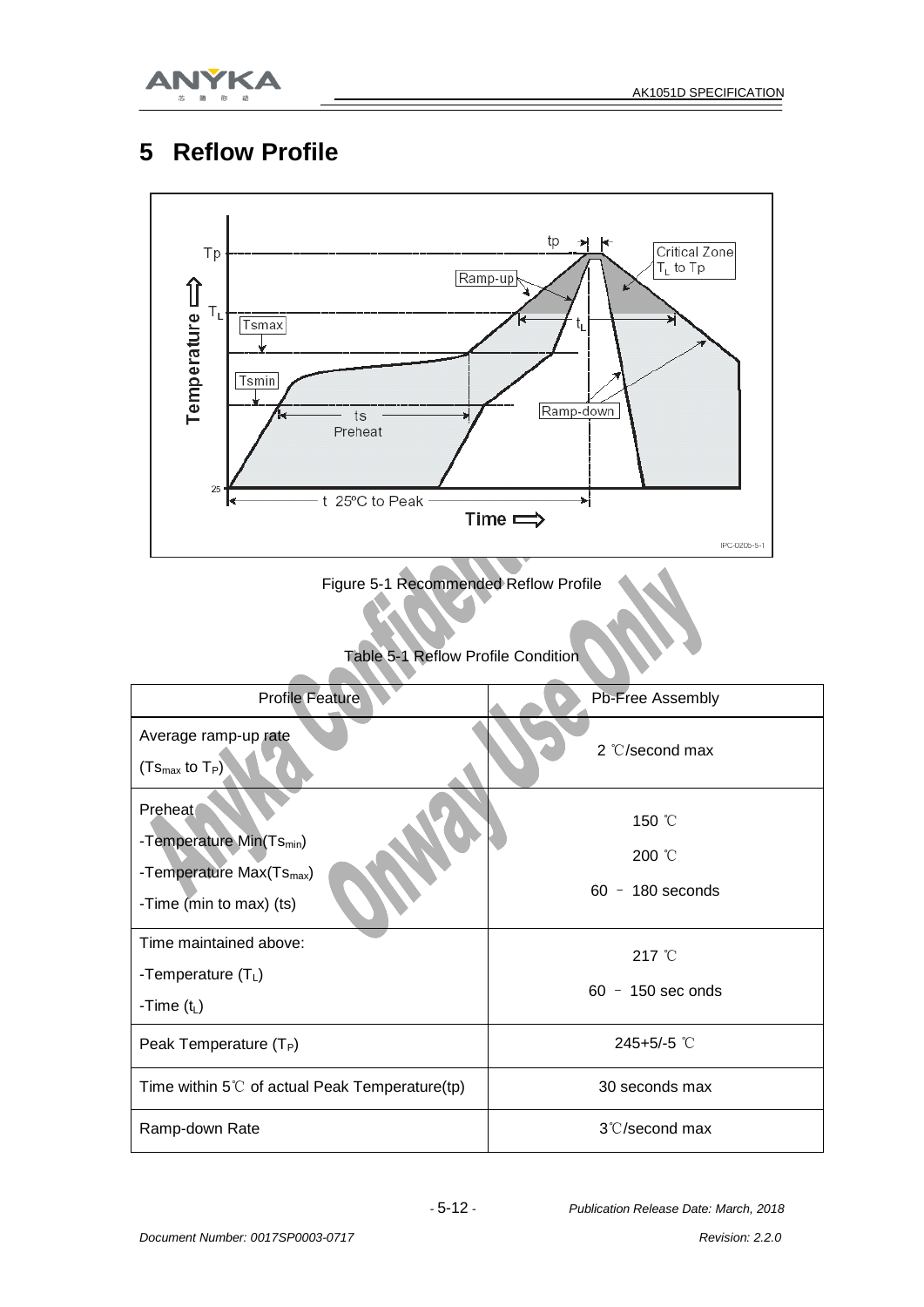

| <b>Profile Feature</b>                | Pb-Free Assembly |
|---------------------------------------|------------------|
| Time $25^{\circ}$ to Peak Temperature | 8 minutes max    |

**Note:** All temperatures refer to topside of the package, measured on the package body surface.